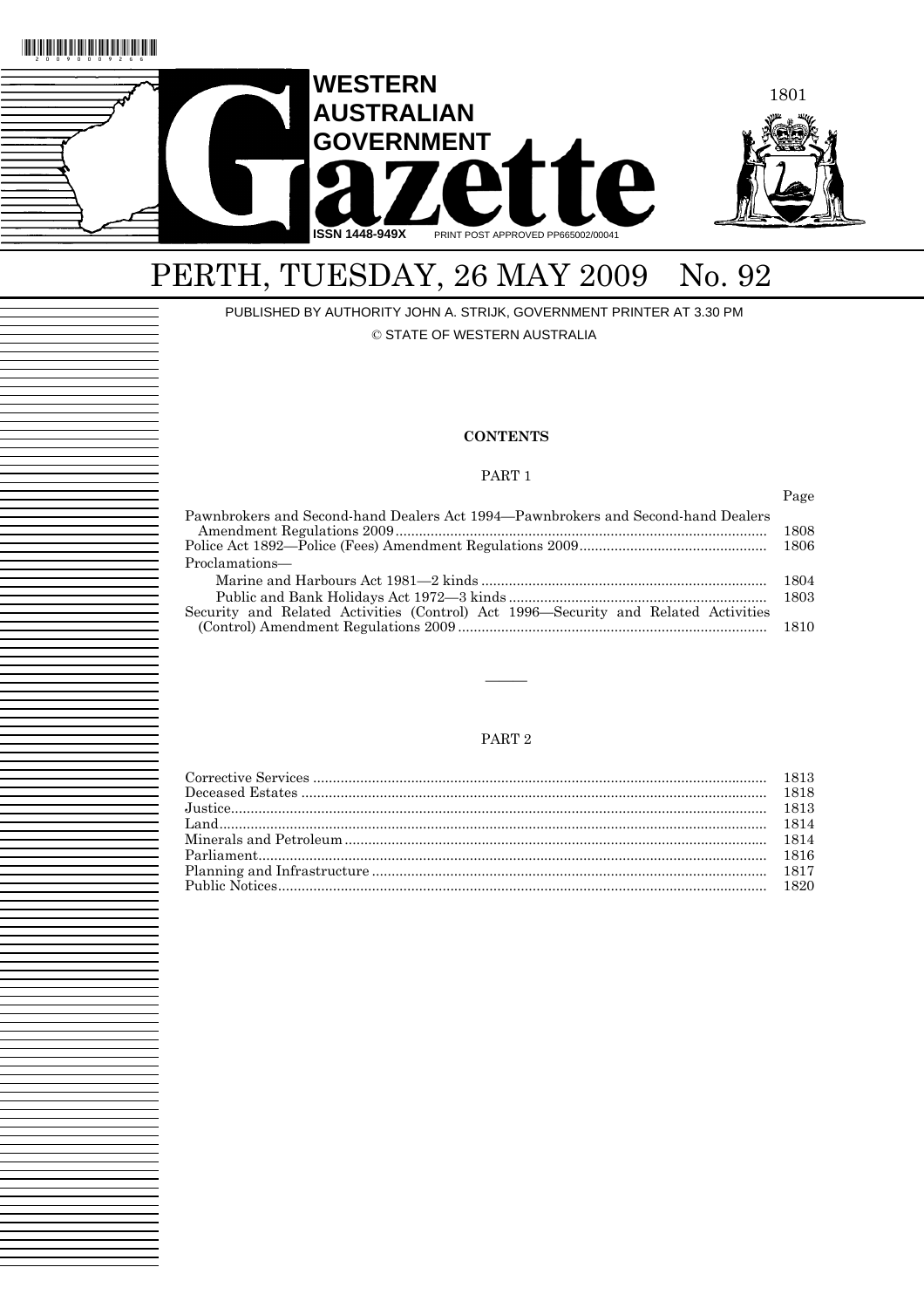# **IMPORTANT COPYRIGHT NOTICE**

© State of Western Australia

This work is copyright. Apart from any use as permitted under the *Copyright Act 1968*, no part may be reproduced by any process without written permission from the Attorney General for Western Australia. Inquiries in the first instance should be directed to the Government Printer, State Law Publisher, 10 William St, Perth 6000.

# **PUBLISHING DETAILS**

The Western Australian *Government Gazette* is published by State Law Publisher for the State of Western Australia on Tuesday and Friday of each week unless disrupted by Public Holidays or unforeseen circumstances.

Special *Government Gazettes* containing notices of an urgent or particular nature are published periodically.

The following guidelines should be followed to ensure publication in the *Government Gazette*.

- Material submitted to the Executive Council prior to gazettal will require a copy of the signed Executive Council Minute Paper and in some cases the Parliamentary Counsel's Certificate.
- Copy must be lodged with the Sales and Editorial Section, State Law Publisher no later than 12 noon on Wednesday (Friday edition) or 12 noon on Friday (Tuesday edition).

Delivery address: State Law Publisher Ground Floor, 10 William St. Perth, 6000 Telephone: 9321 7688 Fax: 9321 7536

- Inquiries regarding publication of notices can be directed to the Editor on (08) 9426 0010.
- Lengthy or complicated notices should be forwarded early to allow for preparation. Failure to observe this request could result in the notice being held over.

If it is necessary through isolation or urgency to fax copy, confirmation is not required by post. *If original copy is forwarded later and published, the cost will be borne by the advertiser.* 

# **ADVERTISING RATES AND PAYMENTS**

EFFECTIVE FROM 1 JULY 2009 (Prices include GST).

Deceased Estate notices, (per estate)—\$26.60

Articles in Public Notices Section—\$62.20 minimum charge (except items of an exceptionally large nature. In these instances arrangements will be made for pricing the notice at time of lodging).

All other Notices

Per Column Centimetre—\$12.45

Bulk Notices—\$227.00 per page

Clients who have an account will only be invoiced for charges over \$50.

For charges under \$50, clients will need to supply credit card details at time of lodging notice (i.e. notice under 5cm would not be invoiced).

Clients without an account will need to supply credit card details or pay at time of lodging the notice.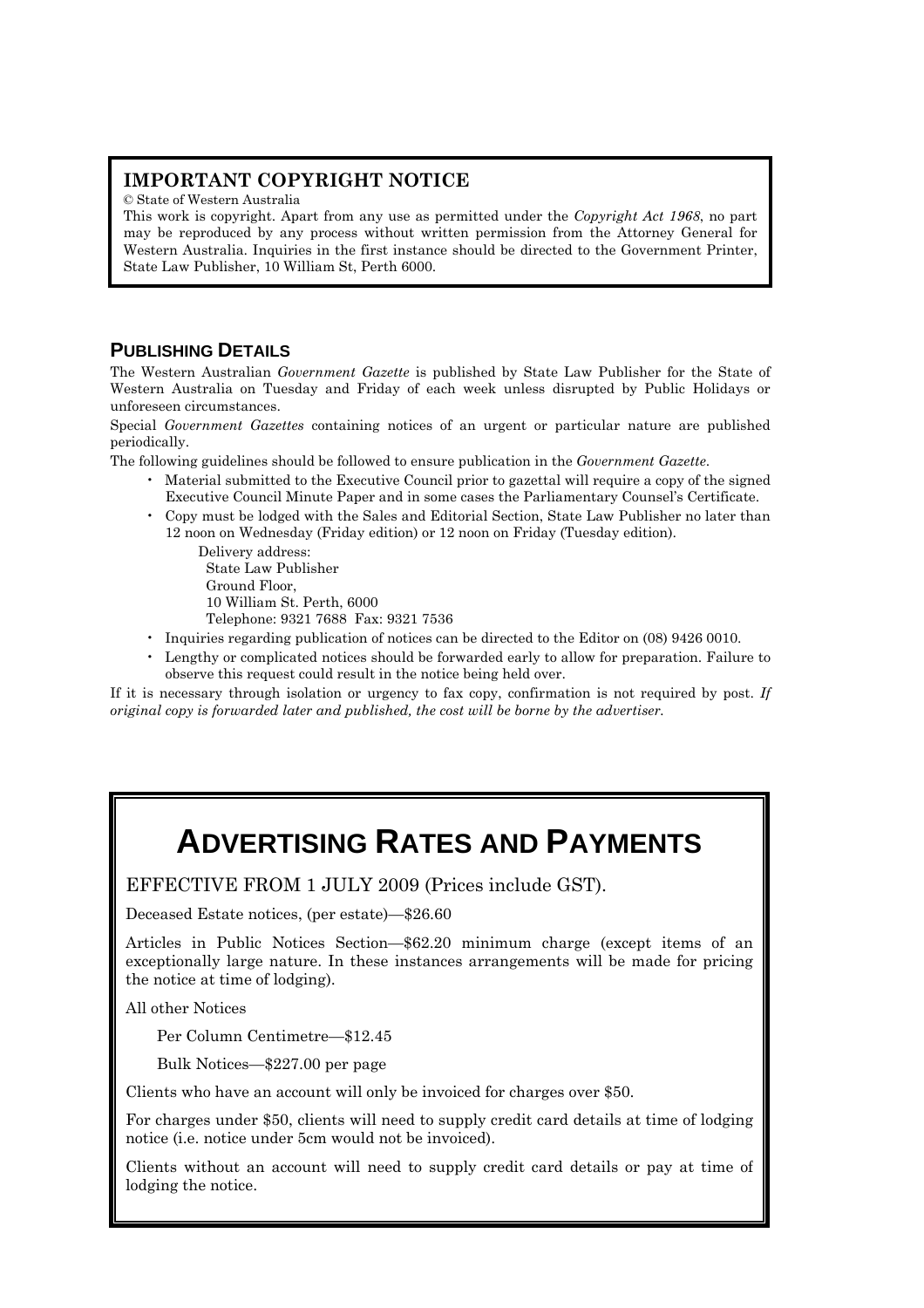# **— PART 1 —**

# **PROCLAMATIONS**

**AA101\*** 

### **PUBLIC AND BANK HOLIDAYS ACT 1972**  PROCLAMATION

Western Australia *By His Excellency Doctor Kenneth Comninos Michael, Companion of the Order of Australia, Governor of the State of Western Australia*  KENNETH COMNINOS MICHAEL Governor [L.S.]

I, the Governor, acting under the *Public and Bank Holidays Act 1972* section 8 and with the advice and consent of the Executive Council, declare that instead of Monday 28 September 2009, Monday 3 August 2009 shall be the Celebration Day for the Anniversary of the Birthday of the Reigning Sovereign in 2009 in the Roebourne shire and the Port Hedland town (districts under the *Local Government Act 1995*).

Given under my hand and the Public Seal of the State on 19 May 2009.

By Command of the Governor,

T. BUSWELL, Minister for Commerce.

**AA102\*** 

# **PUBLIC AND BANK HOLIDAYS ACT 1972**

———————————

PROCLAMATION

Western Australia *By His Excellency Doctor Kenneth Comninos Michael, Companion of the Order of Australia, Governor of the State of Western Australia*  KENNETH COMNINOS MICHAEL Governor

 $II.S.1$ 

I, the Governor, acting under the *Public and Bank Holidays Act 1972* section 8 and with the advice and consent of the Executive Council, declare that instead of Monday 28 September 2009, Monday 6 July 2009 shall be the Celebration Day for the Anniversary of the Birthday of the Reigning Sovereign in 2009 in that part of the East Pilbara shire (a district under the *Local Government Act 1995*) being the townsite of Marble Bar and the area within a radius of 150 kilometres of that townsite (including the townsite of Nullagine).

Given under my hand and the Public Seal of the State on 19 May 2009.

By Command of the Governor,

T. BUSWELL, Minister for Commerce.

**AA103\*** 

### **PUBLIC AND BANK HOLIDAYS ACT 1972**

———————————

PROCLAMATION

Western Australia *By His Excellency Doctor Kenneth Comninos Michael, Companion of the Order of Australia, Governor of the State of Western Australia*  KENNETH COMNINOS MICHAEL Governor

[L.S.]

I, the Governor, acting under the *Public and Bank Holidays Act 1972* section 8 and with the advice and consent of the Executive Council, declare that instead of Monday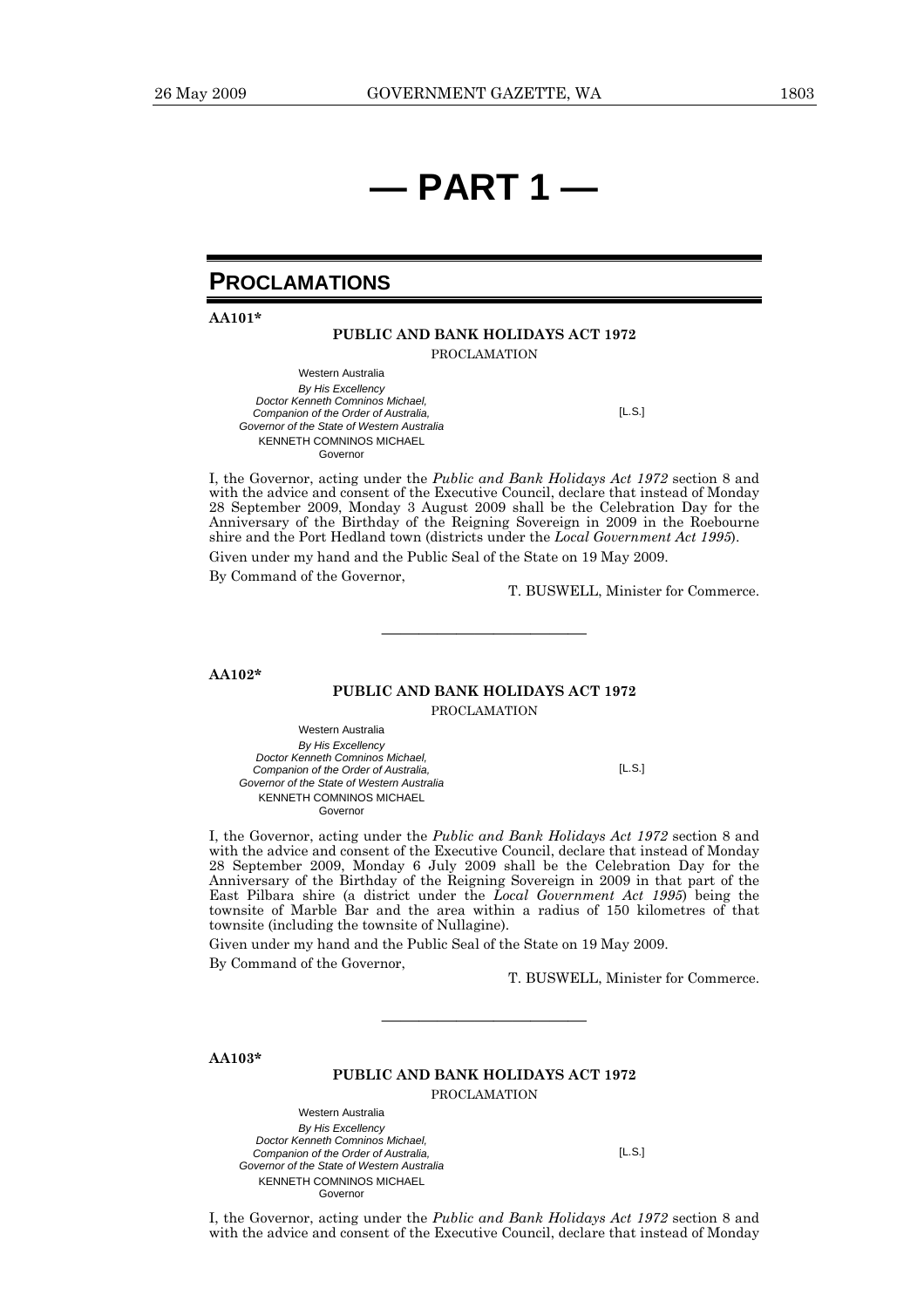28 September 2009, Monday 17 August 2009 shall be the Celebration Day for the Anniversary of the Birthday of the Reigning Sovereign in 2009 in that part of the East Pilbara shire (a district under the *Local Government Act 1995*) being the townsite of Newman and the area north of the southern boundary of the shire within a radius of 150 kilometres of the townsite of Newman.

Given under my hand and the Public Seal of the State on 19 May 2009.

By Command of the Governor,

T. BUSWELL, Minister for Commerce.

**AA104\*** 

### **MARINE AND HARBOURS ACT 1981**

———————————

PROCLAMATION

Western Australia *By His Excellency Doctor Kenneth Comninos Michael, Companion of the Order of Australia, Governor of the State of Western Australia*  KENNETH COMNINOS MICHAEL Governor

[L.S.]

I, the Governor, acting under the *Marine and Harbours Act 1981* section 9 and with the advice and consent of the Executive Council—

- (a) cancel the proclamation published in the *Government Gazette* on 6 July 2007 page 3386; and
- (b) withdraw from The Minister for Transport and revest in the Crown the land vested in The Minister for Transport under paragraph (c) of that proclamation; and
- (c) vest in The Minister for Transport constituted under section 8(1) of that Act the land shown as the proclamation area on Deposited Plan 54534 Version 1 held by the Western Australian Land Information Authority established by the *Land Information Authority Act 2006*.

Given under my hand and the Public Seal of the State on 5 May 2009.

By Command of the Governor,

S. O'BRIEN, Minister for Transport.

**AA105\*** 

### **MARINE AND HARBOURS ACT 1981**  PROCLAMATION

———————————

Western Australia *By His Excellency Doctor Kenneth Comninos Michael, Companion of the Order of Australia, Governor of the State of Western Australia*  KENNETH COMNINOS MICHAEL Governor

 $IL.S.$ ]

I, the Governor, acting under the *Marine and Harbours Act 1981* section 9 and with the advice and consent of the Executive Council vest in the Minister for Transport constituted under section 8(1) of that Act the land and water set out in the following Schedule. (In each case, the Deposited Plans, Lands and Surveys Diagrams and Town Lots referred to in the descriptions are held by the Western Australian Land Information Authority established by the *Land Information Authority Act 2006*.)

Given under my hand and the Public Seal of the State on 19 May 2009.

By Command of the Governor,

S. O'BRIEN, Minister for Transport.

# ———— **Schedule**

### AUGUSTA PORT AREA

All that portion of sea bed bounded by lines starting at the High Water Mark of Flinders Bay at the southern extremity of Ledge Point and extending southwesterly to the High Water Mark at the northern extremity of Saint Alourn Island; thence northwesterly to the High Water Mark at the northern extremity of Seal Island;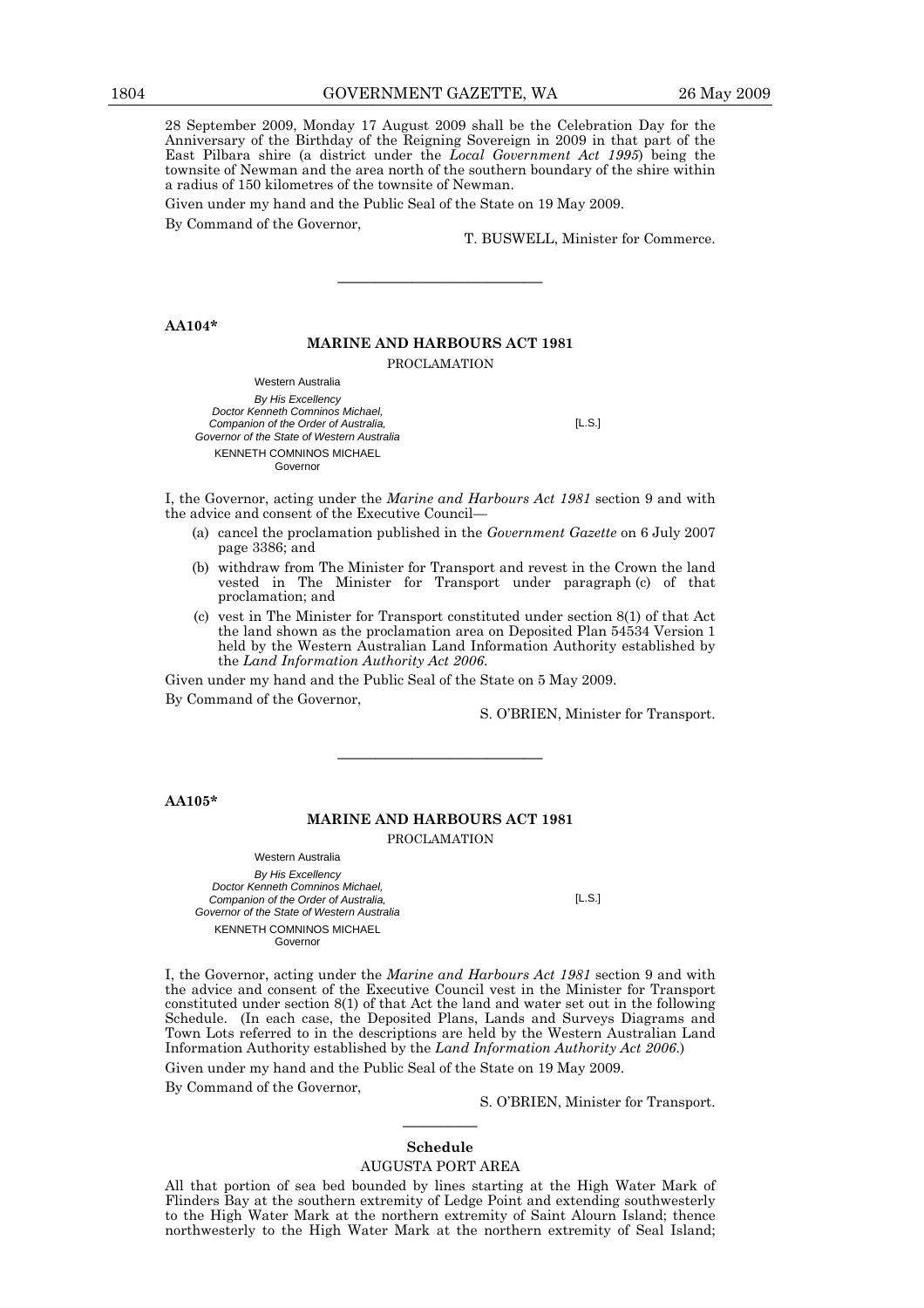thence northerly to the High Water Mark of Flinders Bay at the southern extremity of Point Matthew and thence generally northeasterly along that mark to the starting point.

### BALLA BALLA PORT AREA

All that portion of sea bed situate northwesterly of the High Water Mark of the Indian Ocean and contained within an arc of a circle having a radius of 8 nautical miles from the intersection of Latitude 20 degrees 41 minutes 32.5 seconds South and Longitude 117 degrees 47 minutes 12.7 seconds East. Coordinates based on GDA 94.

### CARNARVON PORT AREA

# Part A

All that portion of sea bed bounded by lines starting from the High Water Mark of the Indian Ocean at the western extremity of Point Quobba and extending southwesterly to the High Water Mark at the northern extremity of Cape Ronsard on Bernier Island; thence generally southerly along the High Water Mark of the eastern shore of that island to the southern extremity of Cape Couture; thence southerly to the High Water Mark at the northern extremity of Cape Boullanger on Dorre Island; thence southerly along the High Water Mark of the eastern shore of that island to the southern extremity of Cape St. Cricq; thence southwesterly to the High Water Mark at the northern extremity of Cape Inscription on Dirk Hartog Island; thence generally southeasterly, generally southwesterly and generally northwesterly along the High Water Mark of the northeastern, southeastern and southwestern shores of that island to the southern extremity of Surf Point; thence southwesterly to the High Water Mark at the northern extremity of Steep Point and thence generally southeasterly, generally northeasterly, again generally southeasterly and again generally northeasterly along the High Water Mark of Shark Bay and generally northwesterly along the High Water Mark of the Indian Ocean to the starting point.

### Part B

All that portion of land as shown bordered in red on Lands and Surveys Reserve Diagram 33.

### DERBY PORT AREA

Part A

All that portion of sea bed bounded by lines starting at the intersection of the prolongation southwesterly of a line joining the summit of Saddle Hill and the High Water Mark at the eastern extremity of Valentine Island with the High Water Mark of the western shore of King Sound and extending generally southeasterly, generally northerly, again generally southeasterly, again generally northerly and generally northwesterly along that mark to a line joining the summit of Saddle Hill and the High Water Mark at the eastern extremity of Valentine Island and thence southwesterly along that line and onwards to the starting point.

Part B

All those portions of land comprised within Derby Lots 638, 639, 640, 641 and 701 on Deposited Plan 172459.

Lots 293, 305, 1400 and 1401 on Deposited Plan 243258.

Lots 350 and 1429 on Deposited Plan 31217.

### GREEN HEAD PORT AREA

Green Head Lot 235 on Lands and Survey Diagram 84545.

### JURIEN PORT AREA

Victoria location 11147 on Lands and Surveys Diagram 80974. Victoria Location 11148 on Lands and Surveys Diagram 80974.

### LANCELIN PORT AREA

Swan location 9007 on Lands and Surveys Diagram 81279.

### MAUDS LANDING PORT AREA

All that portion of sea bed bounded by lines starting at the High Water Mark of the Indian Ocean at the western extremity of Point Maud and extending west 3 nautical miles; thence north 9 nautical miles; thence east to the High Water Mark of the Indian Ocean and thence generally southwesterly along that mark to the starting point.

### POINT CLOATES PORT AREA

All that portion of sea bed situate west of the High Water Mark of the Indian Ocean and contained within an arc of a circle having a radius of 12 nautical miles from the intersection of Latitude 22 degrees 34 minutes 55 seconds South and Longitude 113 degrees 41 minutes 05 seconds East (disused whaling station). Coordinates based on GDA 94.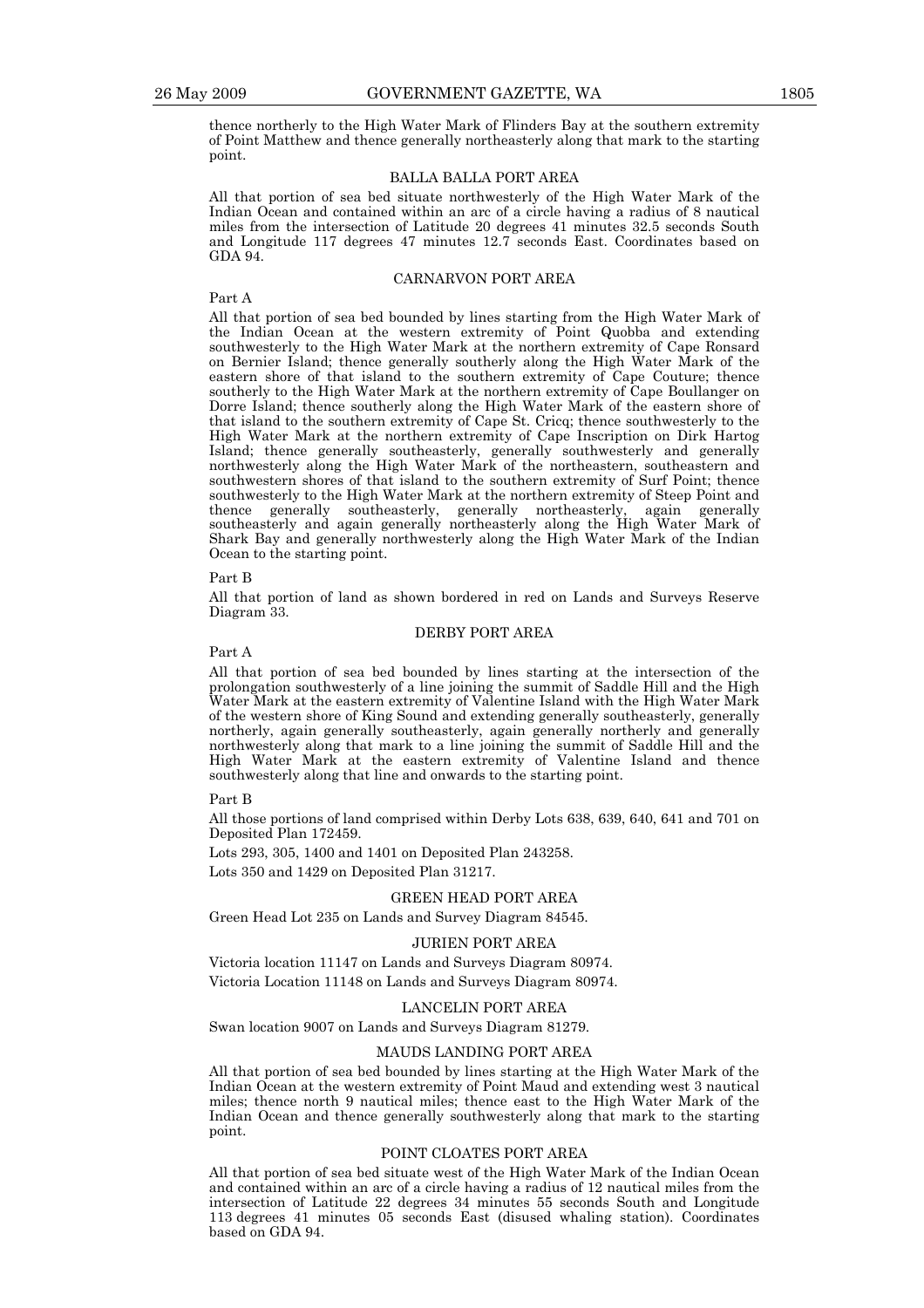## PORT GREGORY PORT AREA

All that portion of land comprising Gregory Lot 156 on Deposited Plan 183706.

## WYNDHAM PORT AREA

# Part A

All the sea bed of Cambridge Gulf seaward of the High Water Mark situate southerly from a line starting from the High Water Mark at the southern extremity of Cape Dussejour and extending easterly to Trigonometrical Station S034 on Lacrosse Island and thence southeasterly to the High Water Mark at the northern extremity of Cape Domett.

### Part B

All those portions of land comprised within Wyndham Lot 378 on Deposited Plan 223234, Lots 600 and 654 on Deposited Plan 207828, Lots 719 and 1272 on Deposited Plan 172093, Lot 1233 on Deposited Plan 171241, Lot 1302 on Deposited Plan 173335, Lot 896 on Deposited Plan 208779, Lot 1235 on Deposited Plan 170411, Wyndham Town Lots 406 and 1232.

### YAMPI SOUND PORT AREA

All that portion of sea bed bounded by lines starting from the intersection of Latitude 16 degrees 13 minutes 08 seconds South and Longitude 123 degrees 32 minutes 37 seconds East and extending north 10 nautical miles; thence East 15 nautical miles; thence South to the High Water Mark of the Indian Ocean; thence generally northwesterly, generally westerly and generally southerly along that mark to Latitude 16 degrees 13 minutes 08 seconds South and thence west to the starting point, including all the waters of abutting bays and creeks flowing into the area. Coordinates based on GDA 94.

### PORT DENISON BOAT HARBOUR

All that portion of sea bed situate west of the High Water Mark of the Indian Ocean and contained within an Arc of a circle having a radius of 0.75 nautical miles from the rear beacon (obelisk) within Lot 308 on Deposited Plan 42170.

# **POLICE**

**PO301\*** 

Police Act 1892

# **Police (Fees) Amendment Regulations 2009**

Made by the Governor in Executive Council.

# **1. Citation**

 These regulations are the *Police (Fees) Amendment Regulations 2009*.

# **2. Commencement**

These regulations come into operation as follows —

- (a) regulations 1 and  $2$  on the day on which these regulations are published in the *Gazette*;
- (b) the rest of the regulations on 1 July 2009.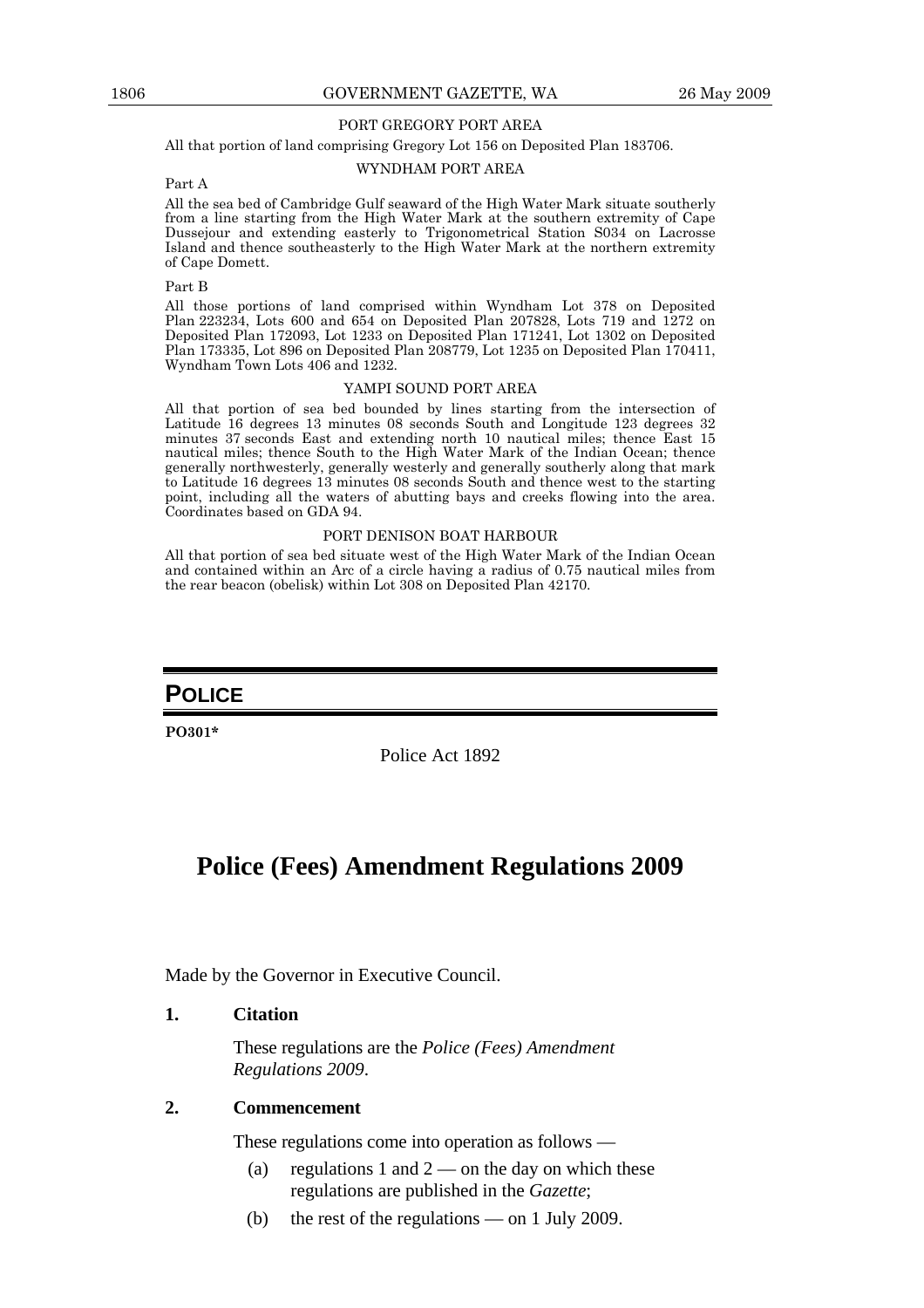# **3. Regulations amended**

These regulations amend the *Police (Fees) Regulations 1981*.

# **4. Regulation 2 amended**

 In regulation 2(1) delete "the Schedule to these regulations" and insert:

Schedule 1

# **5. Schedule replaced**

Delete the Schedule and insert:

# **Schedule 1 — Fees**

 $[r. 2(1)]$ 

| 1. | Copy of a person's traffic records — |                                                                                                                   |         |  |  |  |
|----|--------------------------------------|-------------------------------------------------------------------------------------------------------------------|---------|--|--|--|
|    | (a)                                  |                                                                                                                   |         |  |  |  |
|    | (b)                                  | traffic infringement notice record \$20.75                                                                        |         |  |  |  |
| 2. |                                      | Escorts and Guards —                                                                                              |         |  |  |  |
|    | (a)                                  | each person provided per hour and part thereof<br>$for -$                                                         |         |  |  |  |
|    |                                      | high risk escorts carried out by TRG \$89.95<br>(i)                                                               |         |  |  |  |
|    |                                      | (ii)                                                                                                              |         |  |  |  |
|    |                                      |                                                                                                                   |         |  |  |  |
|    |                                      | (b) per km rate for $-$                                                                                           |         |  |  |  |
|    |                                      | (i)                                                                                                               |         |  |  |  |
|    |                                      | (ii)                                                                                                              |         |  |  |  |
|    | (c)                                  | cancellation or modification of booking (less than                                                                |         |  |  |  |
| 3. |                                      | Photographs, authorised reproductions —                                                                           |         |  |  |  |
|    | (a)                                  | 5 or more from the same film, per photograph                                                                      | \$12.95 |  |  |  |
|    | (b)                                  |                                                                                                                   |         |  |  |  |
| 4. |                                      | National criminal history record check —                                                                          |         |  |  |  |
|    | (a)                                  | issued to a volunteer organisation \$11.00                                                                        |         |  |  |  |
|    |                                      |                                                                                                                   |         |  |  |  |
|    | (c)                                  |                                                                                                                   |         |  |  |  |
| 5. |                                      |                                                                                                                   |         |  |  |  |
| 6. |                                      | Traffic offence detection photographs (e.g. traffic speed<br>camera, red light camera) if provided by police, per |         |  |  |  |
|    |                                      |                                                                                                                   |         |  |  |  |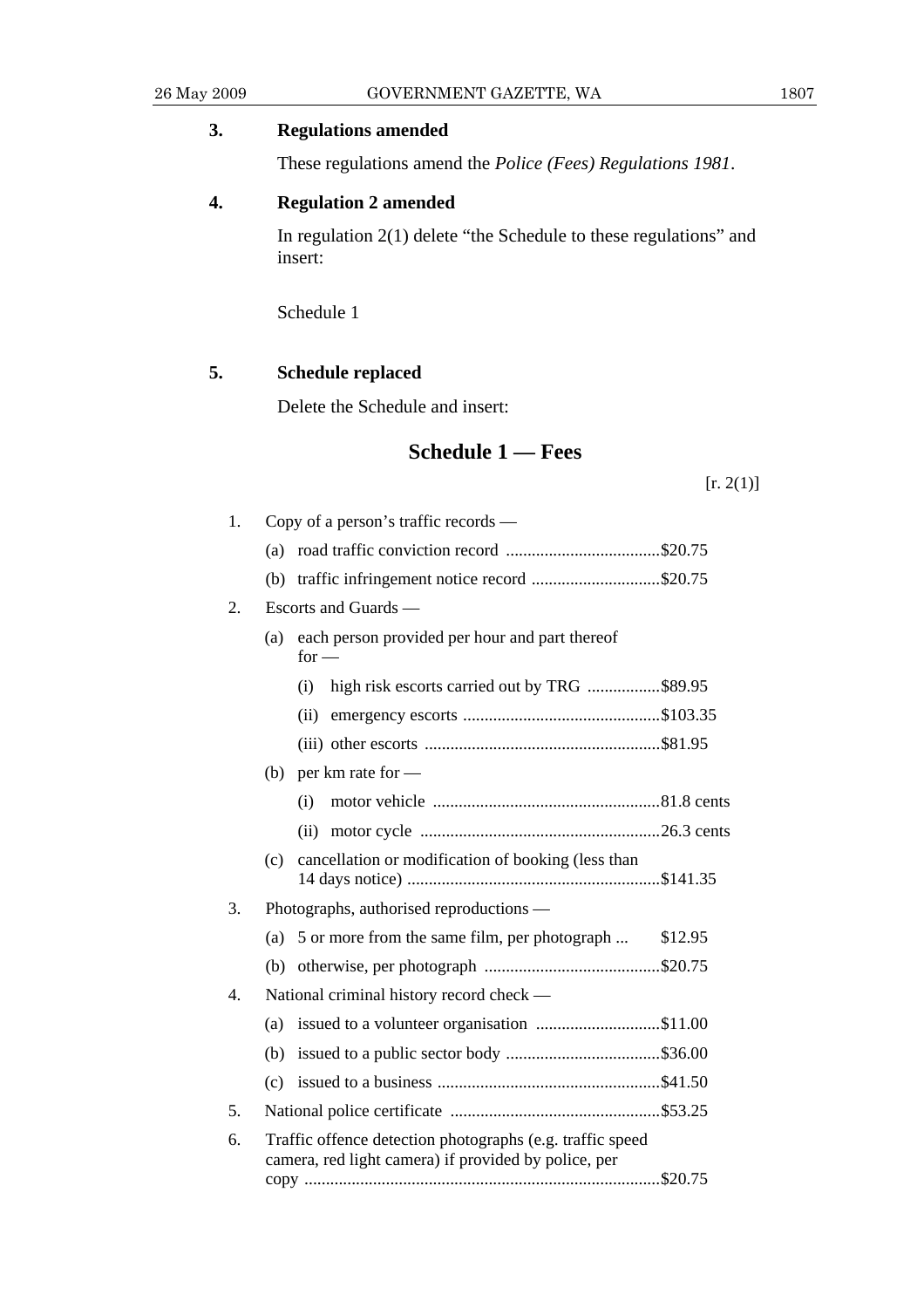7. Provision of accident information —

| (a) details of accident to those involved or their           |  |
|--------------------------------------------------------------|--|
| representatives (outlining certain accident details) \$36.00 |  |

- (b) details of accident to Insurance Commission of Western Australia for third party insurance purposes .....................................................................\$36.00 8. Provision of information about a reported incident to those involved or their representatives (outlining certain incident details) .....................................................\$36.00 9. Replacement of prosecution documents — (a) a statement of the material facts of a charge, which has already been served (per hour or part of an hour) ........................................................................... \$92.40
	- (b) additional copy of documents already disclosed (per hour or part of an hour) ...................................... \$92.40

By Command of the Governor,

PETER CONRAN, Clerk of the Executive Council.

**PO302\*** 

Pawnbrokers and Second-hand Dealers Act 1994

———————————

# **Pawnbrokers and Second-hand Dealers Amendment Regulations 2009**

Made by the Governor in Executive Council.

# **1. Citation**

 These regulations are the *Pawnbrokers and Second-hand Dealers Amendment Regulations 2009*.

# **2. Commencement**

These regulations come into operation as follows —

- (a) regulations 1 and  $2$  on the day on which these regulations are published in the *Gazette*;
- (b) the rest of the regulations on 1 July 2009.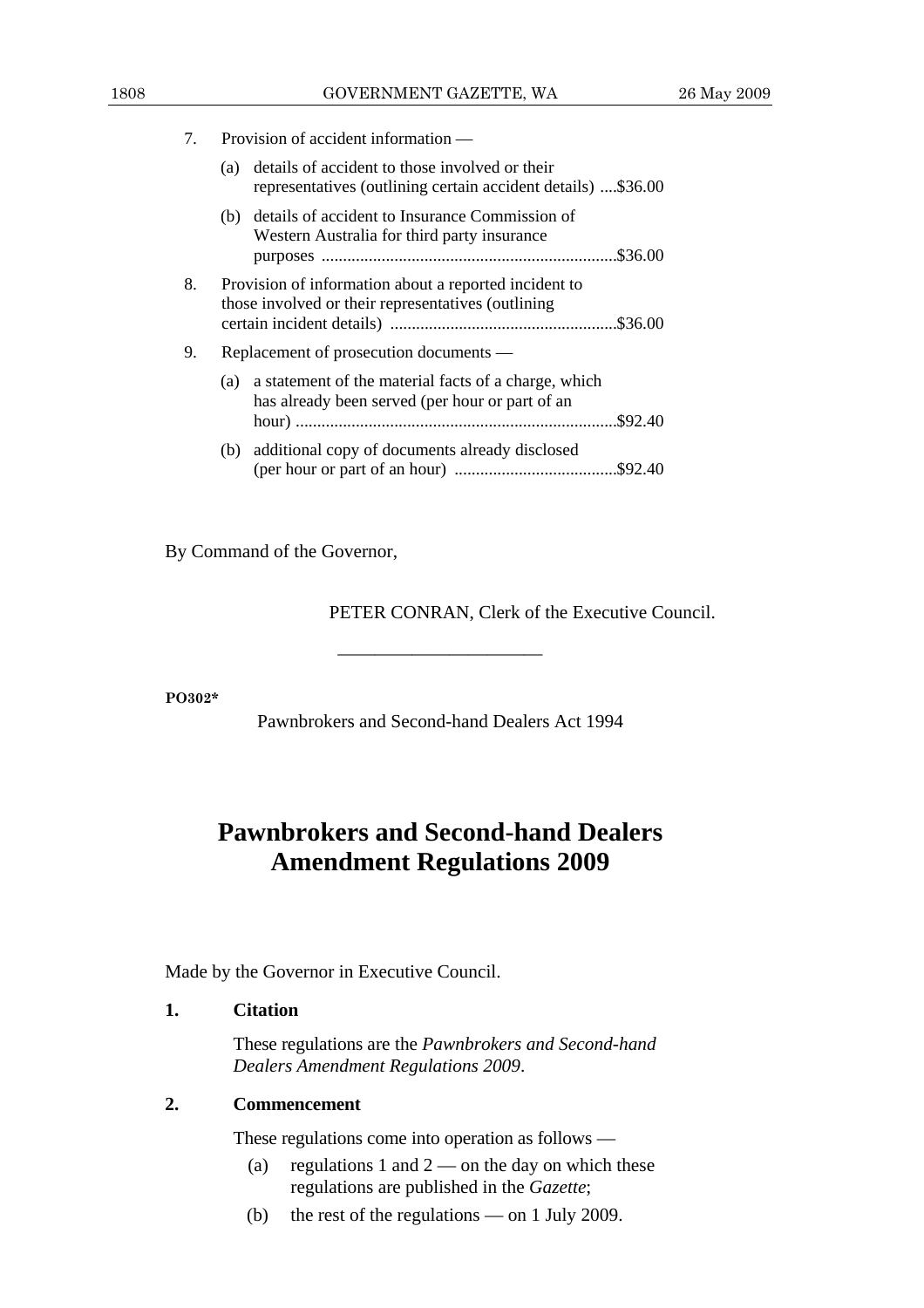# **3. Regulations amended**

 These regulations amend the *Pawnbrokers and Second-hand Dealers Regulations 1996*.

# **4. Regulation 28 amended**

In regulation 28 delete the Table and insert:

|                      | Table — Fees for issue of licences                          |                                     |                                     |                                     |  |  |
|----------------------|-------------------------------------------------------------|-------------------------------------|-------------------------------------|-------------------------------------|--|--|
|                      | Licence                                                     | 1 year<br>or part<br>thereof<br>\$) | 2 year<br>or part<br>thereof<br>\$) | 3 year<br>or part<br>thereof<br>\$) |  |  |
| 1.                   | Pawnbroker's licence<br>only                                | 472                                 | 793                                 | 1 1 1 4                             |  |  |
| 2.                   | Second-hand dealer's<br>licence only (computer<br>option)   | 425                                 | 715                                 | 1 0 0 3                             |  |  |
| 3.                   | Second-hand dealer's<br>licence only (facsimile<br>option)  | 547                                 | 1 0 1 3                             | 1470                                |  |  |
| $\mathbf{4}_{\cdot}$ | Pawnbroker's licence<br>and second-hand dealer's<br>licence | 535                                 | 858                                 | 1 180                               |  |  |

# **5. Regulation 29 amended**

In regulation 29 delete the Table and insert:

|    | Table — Fees for renewal of Licences                      |                                     |                                     |                                     |  |  |  |
|----|-----------------------------------------------------------|-------------------------------------|-------------------------------------|-------------------------------------|--|--|--|
|    | Licence                                                   | 1 year<br>or part<br>thereof<br>\$) | 2 year<br>or part<br>thereof<br>\$) | 3 year<br>or part<br>thereof<br>\$) |  |  |  |
|    | Pawnbroker's licence<br>only                              | 347                                 | 673                                 | 1 001                               |  |  |  |
| 2. | Second-hand dealer's<br>licence only (computer<br>option) | 315                                 |                                     |                                     |  |  |  |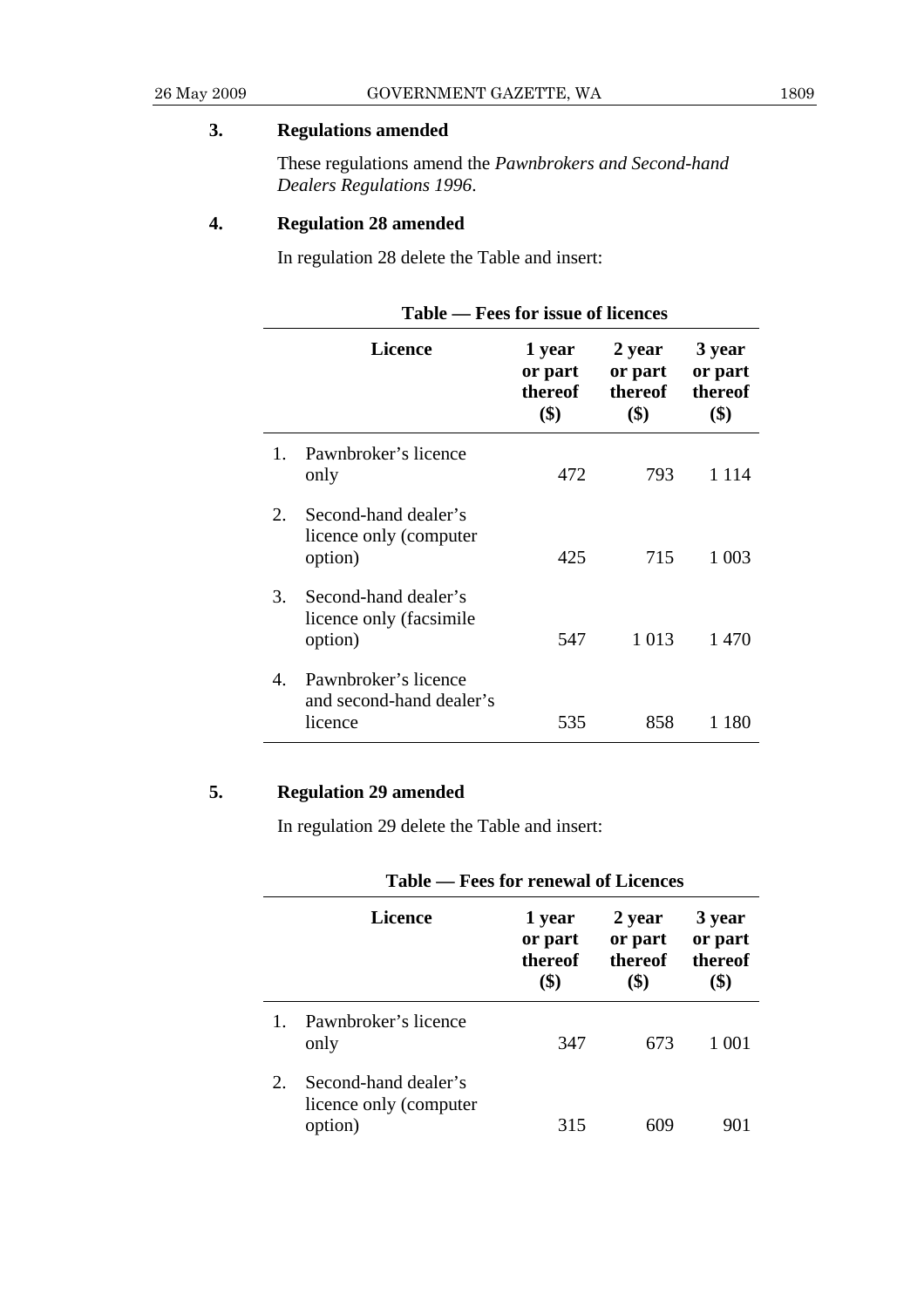|    | Licence                                                     | 1 year<br>or part<br>thereof<br>\$) | 2 year<br>or part<br>thereof<br>\$) | 3 year<br>or part<br>thereof<br>\$) |
|----|-------------------------------------------------------------|-------------------------------------|-------------------------------------|-------------------------------------|
| 3. | Second-hand dealer's<br>licence only (facsimile<br>option)  | 504                                 | 966                                 | 1 428                               |
| 4. | Pawnbroker's licence<br>and second-hand dealer's<br>licence | 371                                 | 723                                 |                                     |

# **6. Regulation 31 amended**

In regulation 31 delete "\$11." and insert:

\$12.

By Command of the Governor,

PETER CONRAN, Clerk of the Executive Council.

**PO303\*** 

Security and Related Activities (Control) Act 1996

———————————

# **Security and Related Activities (Control) Amendment Regulations 2009**

Made by the Governor in Executive Council.

# **1. Citation**

 These regulations are the *Security and Related Activities (Control) Amendment Regulations 2009*.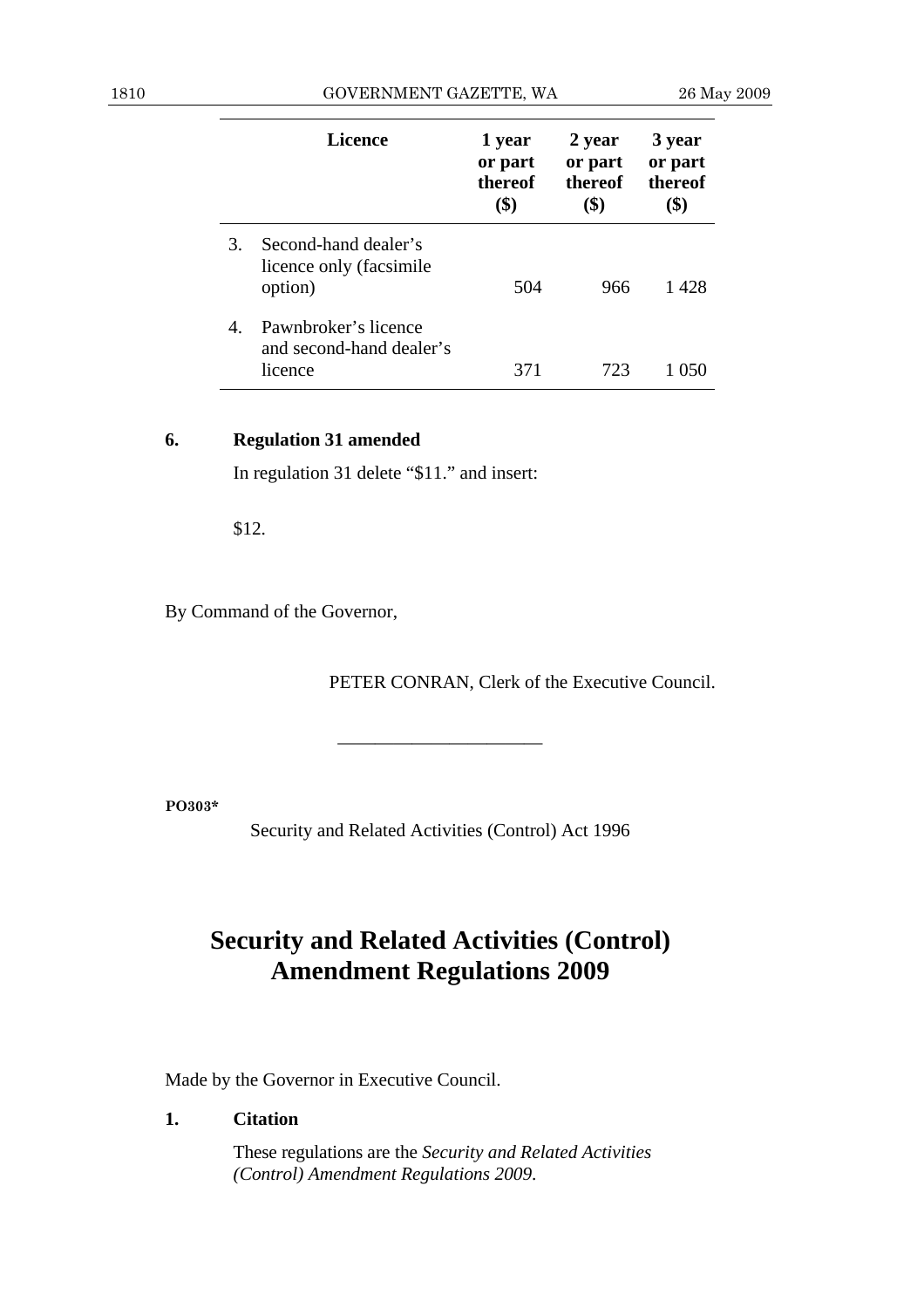# **2. Commencement**

These regulations come into operation as follows —

- (a) regulations 1 and  $2$  on the day on which these regulations are published in the *Gazette*;
- (b) the rest of the regulations on 1 July 2009.

# **3. Regulations amended**

 These regulations amend the *Security and Related Activities (Control) Regulations 1997*.

# **4. Schedule 4 replaced**

Delete Schedule 4 and insert:

# **Schedule 4 — Fees**

[r. 54] **Provision of Act or regulations Column 1 Subject matter Column 2 Fee (\$) Column 3**  *Agent's licences* s. 46(1) Application for issue of agent's licence for one year or less ........................... 451 for 3 years ......................................... 472 s. 46(1) Application by licensee for an additional agent's licence (each) .............. 176 s.  $49(1)(c)$  Application for renewal of agent's licence — 3 year (each) ........................... 242 *Other licences* s. 46(1) Application for issue of any other licence for one year or less ........................... 155 for 3 years ......................................... 177 s. 46(1) Application by licensee for an additional other licence (each) ................. 114 s.  $49(1)(c)$  Application for renewal of any other licence — 3 year (each) ........................... 139 r. 10 Application for endorsement under section 24 ................................................. 35 r. 12 Application for permit under section 25 .. 139 r. 13 Application for endorsement under section 26 ................................................. 35 *Miscellaneous*

| s. $10(2)$ |  |
|------------|--|
|            |  |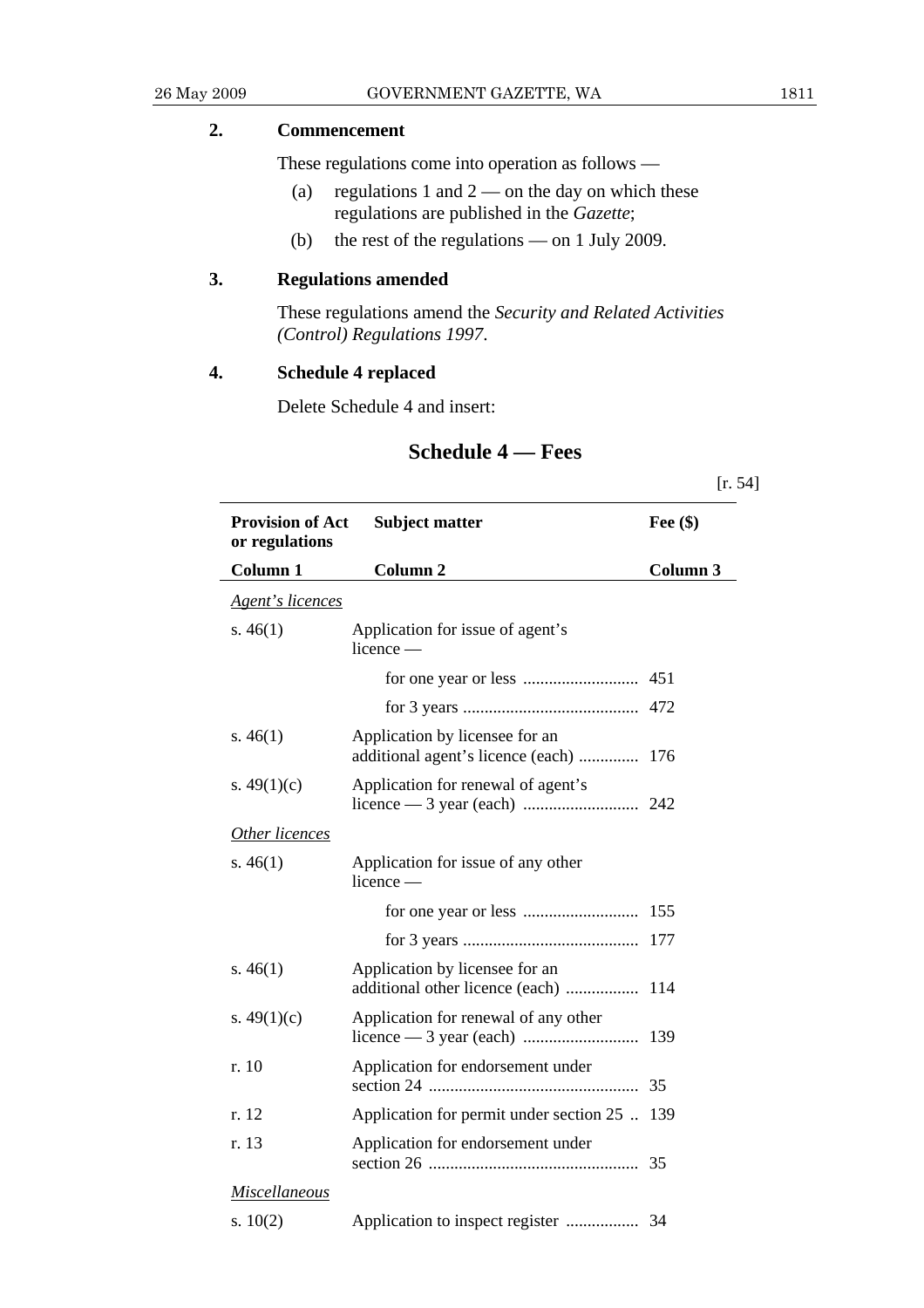| <b>Provision of Act</b><br>or regulations | <b>Subject matter</b>                   | Fee $(\$)$ |
|-------------------------------------------|-----------------------------------------|------------|
| Column 1                                  | Column 2                                | Column 3   |
| s. $10(3)$                                |                                         |            |
| s. $46(1)$                                | Fee if fingerprints and palm prints are |            |
| s. 66                                     | Issue of duplicate licence or duplicate |            |

———————————

By Command of the Governor,

PETER CONRAN, Clerk of the Executive Council.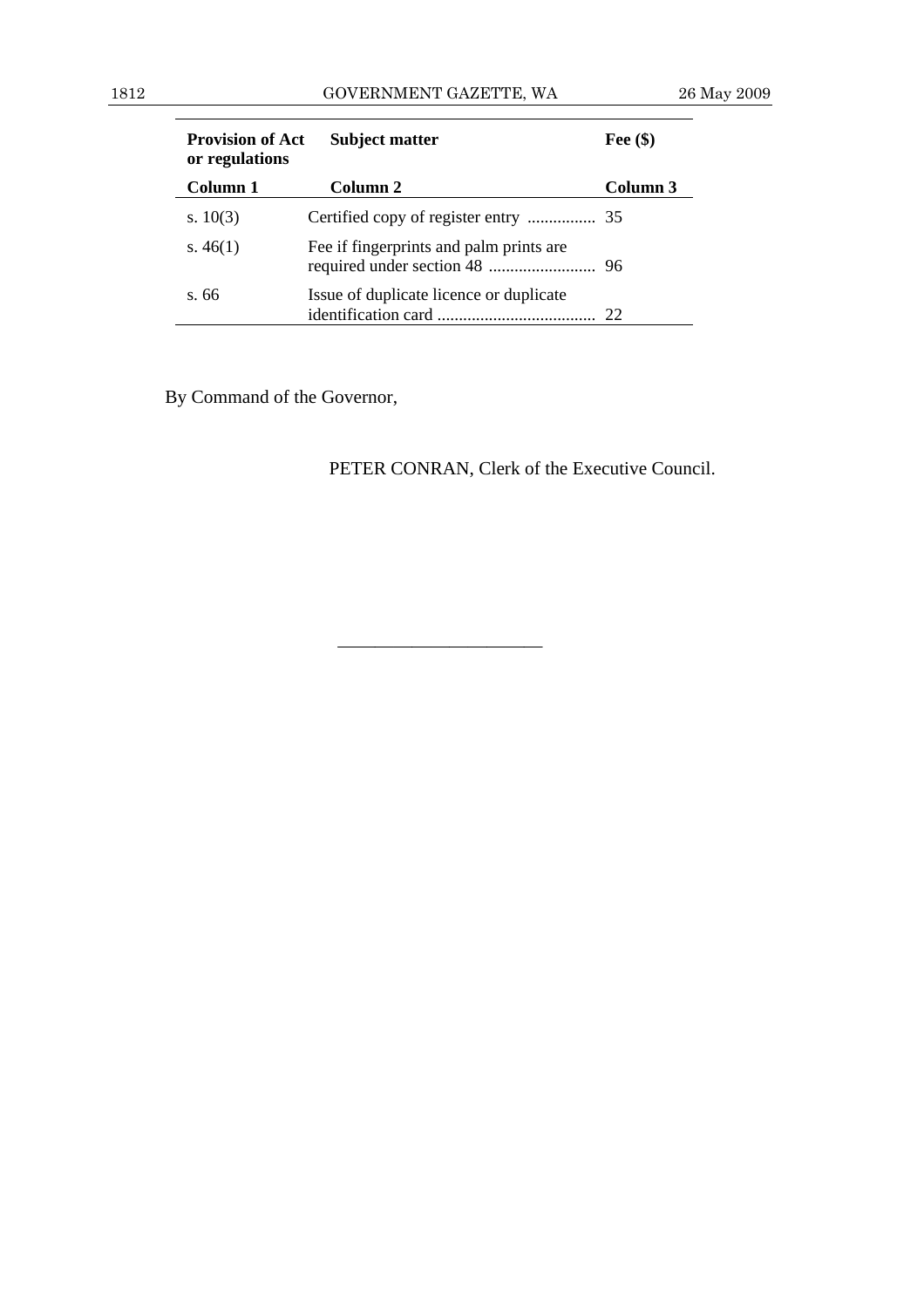# **— PART 2 —**

# **CORRECTIVE SERVICES**

**CS401\*** 

### **COURT SECURITY AND CUSTODIAL SERVICES ACT 1999**  PERMIT DETAILS

Pursuant to the provisions of section 51 of the *Court Security and Custodial Services Act 1999*, the Commissioner of the Department of Corrective Services has issued the following persons with Permits to do High-Level Security Work—

| Surname     |           | <b>First Name(s)</b> |           | Date Permit<br>Revoked |
|-------------|-----------|----------------------|-----------|------------------------|
| Berchy      | Dominic   | Jude                 | CS8-184   | 20/5/2009              |
| Davies      | Jennifer  | Lorraine             | $CS9-411$ | 20/5/2009              |
| Howell      | Che       | Marie                | CS9-039   | 20/5/2009              |
| Miniter     | Susan     | Cheryle              | CS9-142   | 20/5/2009              |
| Niedzielski | Josephine | Annie                | CS8-056   | 20/5/2009              |

This notice is published under section 57(1) of the *Court Security and Custodial Services Act 1999*.

BRIAN LAWRENCE, CSCS Contract Manager.

### **CS402\***

### **COURT SECURITY AND CUSTODIAL SERVICES ACT 1999**  PERMIT DETAILS

———————————

Pursuant to the provisions of section 51 of the *Court Security and Custodial Services Act 1999*, the Commissioner of the Department of Corrective Services has issued the following persons with Permits to do High-Level Security Work—

| Surname | <b>First Name(s)</b> |           | Permit<br>Number | Date<br>Permit<br>Issued | Permit<br>Commence<br>Date | Permit<br>Expiry<br>Date |
|---------|----------------------|-----------|------------------|--------------------------|----------------------------|--------------------------|
| Fisher  | Benjamin             | Alexander | CS9-466          | 21/05/2009               | 15/05/2009                 | 30/07/2011               |

This notice is published under section 57(1) of the *Court Security and Custodial Services Act 1999*.

BRIAN LAWRENCE, CSCS Contract Manager.

# **JUSTICE**

**JU401\*** 

# **JUSTICES OF THE PEACE ACT 2004**

**APPOINTMENTS** 

It is hereby notified for public information that His Excellency the Governor in Executive Council has approved of the following to the Office of Justice of the Peace for the State of Western Australia—

Ronald Wayne Partridge of 18 Langley Gardens, Port Hedland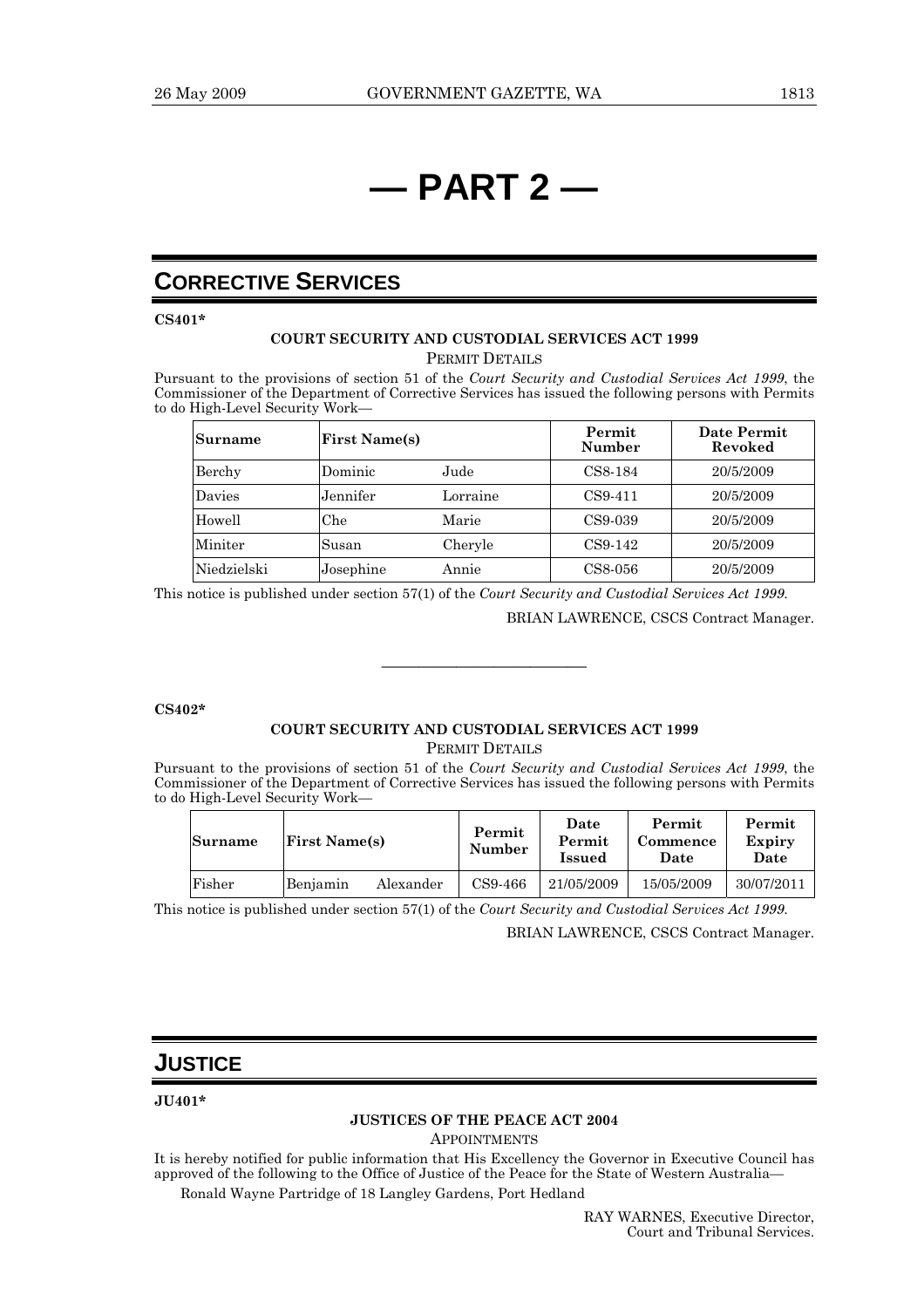# **LAND**

**LA401\*** 

### **TRANSFER OF LAND ACT 1893**  APPLICATION K581549

Take notice that Maria Joy Savage has made application to be registered under the Act as proprietor of an estate in fee simple in possession in the land situated at 198 Avon Terrace, York and being York Building Lot 35 and being Lot 35 on Deposited Plan 223258 containing 4062 square metres being the whole of the land comprised in Memorial Book XXX No. 97.

All persons other than the Applicant claiming any estate right title or interest in the above land and desiring to object to the application are required to lodge in this office on or before 16 June 2009 a caveat forbidding the land being brought under the operation of the Act.

BRUCE ROBERTS, Registrar of Titles.

# **MINERALS AND PETROLEUM**

## **MP401\***

### COMMONWEALTH OF AUSTRALIA

# **OFFSHORE PETROLEUM AND GREENHOUSE GAS STORAGE ACT 2006**

Notice of Invitation for Applications for Exploration Permits (Re-Release)

I, William Lee Tinapple, the delegate of the Designated Authority in respect of the offshore area of Western Australia, for and on behalf of the Commonwealth-Western Australia Offshore Petroleum Joint Authority, acting pursuant to Section 104(1) of the *Offshore Petroleum and Greenhouse Gas Storage Act 2006*, re-release areas W08-1 to W08-3, W08-5, W08-13 and W08-23 to W08-24 which closed on 9 April 2009 and hereby invite applications for the grant of exploration permits in respect of these areas.

**Applications will be received up until 4.00 pm on Thursday, 3 December 2009. Applications need to observe the closing time and date. Any applications received after the closing time and date will not be considered.** 

## **Area W08-1**

## **Petrel Sub-basin, Bonaparte Basin**

Map Sheet SC52 (Melville Island)

| $2973$ part             | $3045$ part | $3046$ part                                                                | 3117      | $3118$ part | 3189        |
|-------------------------|-------------|----------------------------------------------------------------------------|-----------|-------------|-------------|
| $3190$ part             | $3191$ part | 3261                                                                       | 3262      | $3263$ part | $3264$ part |
| 3333                    | 3334        | 3335                                                                       | 3336 part | 3405        | 3406        |
| 3407                    | $3408$ part | $3409$ part                                                                |           |             |             |
| Map Sheet SD52 (Darwin) |             |                                                                            |           |             |             |
| 21                      | 22          | 23                                                                         | 24        | 25 part     | 26 part     |
| 94                      | 95          | 96                                                                         | 97        | 98 part     | 166         |
| 167                     | 168         | 169                                                                        | 170       | $171$ part  | 238         |
| 239                     | 240         | 241                                                                        | 242       | $243$ part  | $244$ part  |
|                         |             | Assessed to contain 45 blocks (includes 28 full blocks and 17 part blocks) |           |             |             |

### **Area W08-2**

### **Petrel Sub-basin, Bonaparte Basin**

|            | Map Sheet SD52 (Darwin) |            |          |     |            |
|------------|-------------------------|------------|----------|-----|------------|
| 310        | 311                     | 312        | 313      | 314 | 315        |
| $316$ part | $317$ part              | 382        | 383      | 384 | 385        |
| 386        | 387                     | 388        | 389 part | 454 | 455        |
| 456        | 457                     | 458        | 459      | 460 | $461$ part |
| 526        | 527                     | 528        | 529      | 530 | 531        |
| 532        | $533$ part              | $534$ part | 598      | 599 | 600        |
| 601        | 602                     | 603        | 670      | 671 | 672        |
| 673        | 674                     | 675        |          |     |            |

Assessed to contain 45 blocks (includes 39 full blocks and 6 part blocks)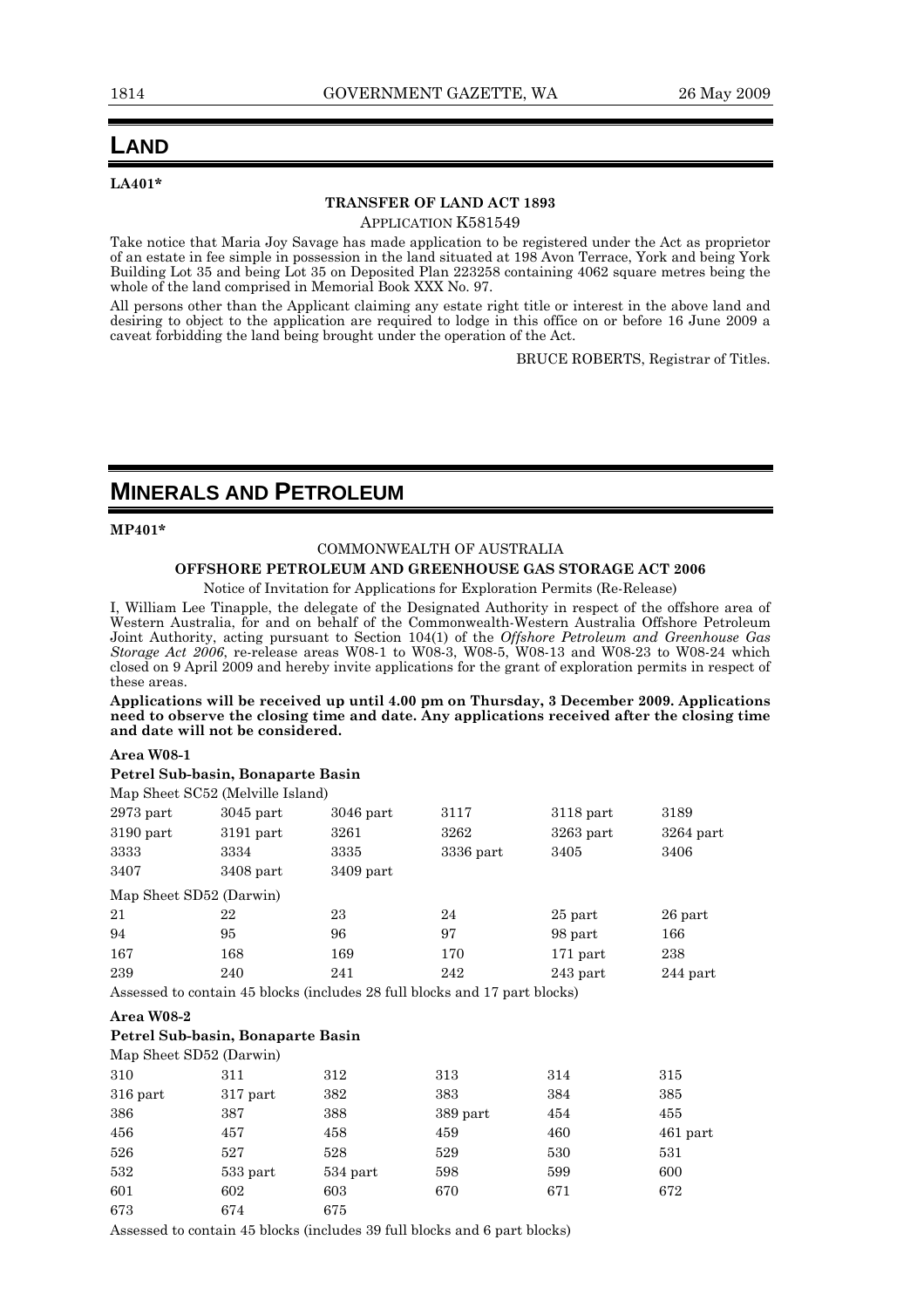26 May 2009 GOVERNMENT GAZETTE, WA 1815

| Area W08-3                      |                                                                           |          |                     |          |             |
|---------------------------------|---------------------------------------------------------------------------|----------|---------------------|----------|-------------|
|                                 | Petrel Sub-basin, Bonaparte Basin                                         |          |                     |          |             |
| Map Sheet SD52 (Darwin)         |                                                                           |          |                     |          |             |
| 743                             | 744                                                                       | 745      | 746                 | 747      | 815         |
| 816                             | 817                                                                       | 818      | 819                 | 820      | 821         |
| 887                             | 888                                                                       | 889      | 890                 | 891      | 892         |
| 893                             | 894 part                                                                  | 961      | 962                 | 963      | 964         |
| 965                             | 966 part                                                                  | 1035     | 1036                | 1037     | $1038$ part |
| 1107                            | 1108                                                                      | 1109     | $1110$ part         |          |             |
|                                 | Assessed to contain 34 blocks (includes 30 full blocks and 4 part blocks) |          |                     |          |             |
| Area W08-5                      |                                                                           |          |                     |          |             |
|                                 | Londonderry High, Bonaparte Basin                                         |          |                     |          |             |
| Map Sheet SD52 (Darwin)<br>1092 | 1093                                                                      | 1094     | 1095                |          |             |
|                                 |                                                                           |          |                     | 1096     | 1097        |
| 1098                            | 1099                                                                      | 1100     | 1164                | 1165     | 1166        |
| 1167                            | 1168                                                                      | 1169     | 1170                | 1171     | 1172        |
| 1236                            | 1237                                                                      | 1238     | 1239                | 1240     | 1241        |
| 1242                            | 1243                                                                      | 1244     | 1313                | 1314     | 1315        |
| 1316                            | 1385                                                                      | 1386     | 1387                | 1388     | 1457        |
| 1458                            | 1459                                                                      | 1460     | 1530                | 1531     | 1532        |
|                                 | Assessed to contain 42 full blocks                                        |          |                     |          |             |
| <b>Area W08-13</b>              |                                                                           |          |                     |          |             |
|                                 | Bedout Sub-basin, Roebuck Basin<br>Map Sheet SE50 (Rowley Shoals)         |          |                     |          |             |
| 1796                            | 1797                                                                      | 1798     | 1799                | 1800     | 1868        |
| 1869                            | 1870                                                                      | 1871     | 1872                | 1940     | 1941        |
| 1942                            | 1943                                                                      | 1944     | 2012                | 2013     | 2014        |
| $2015\,$                        | 2016                                                                      | 2084     | 2085                | 2086     | 2087        |
| 2088                            | 2156                                                                      | 2157     | 2158                | 2159     | 2160        |
| 2228                            | 2229                                                                      | 2230     | 2231                | 2232     | 2300        |
| 2301                            | 2302                                                                      | 2303     | 2304                | 2372     | 2373        |
| 2374                            | 2375                                                                      | 2376     |                     |          |             |
| Map Sheet SE51 (Broome)         |                                                                           |          |                     |          |             |
| 1729                            | 1730                                                                      | 1731     | 1732                | 1801     | 1802        |
| 1803                            | 1804                                                                      | 1873     | 1874                | 1875     | 1876        |
| 1945                            | 1946                                                                      | 1947     | 1948                | $2017\,$ | 2018        |
| $\,2019$                        | 2020                                                                      | 2089     | 2090                | 2091     | 2092        |
| 2161                            | 2162                                                                      | 2163     | 2164                | 2233     | 2234        |
| 2235                            | 2236                                                                      | 2305     | 2306                | 2307     | 2308        |
|                                 | Assessed to contain 81 full blocks                                        |          |                     |          |             |
| <b>Area W08-23</b>              |                                                                           |          |                     |          |             |
| Map Sheet SI50 (Albany)         | Vlaming Sub-basin, Perth Basin                                            |          |                     |          |             |
| 513                             | 514                                                                       | 515      | 516                 | 517      | 518         |
| 519                             | 520                                                                       | $521\,$  | 522                 | 523 part | 585         |
| 586                             | 587                                                                       | 588      | 589                 | 590      | 591         |
| 592                             | 593                                                                       | 594      | $595~\mathrm{part}$ | 657      | 658         |
| 659                             | 660                                                                       | 661      | 662                 | 663      | 664         |
| 665                             | 666                                                                       | 667 part | 729                 | 730      | 731         |
| 732                             | 733                                                                       | 734      | 735                 | 736      | 737         |
| 738                             | 739 part                                                                  | 740 part | 802                 | 803      | $804\,$     |
| 805                             | 806                                                                       |          |                     |          |             |

Assessed to contain 50 blocks (includes 45 full blocks and 5 part blocks)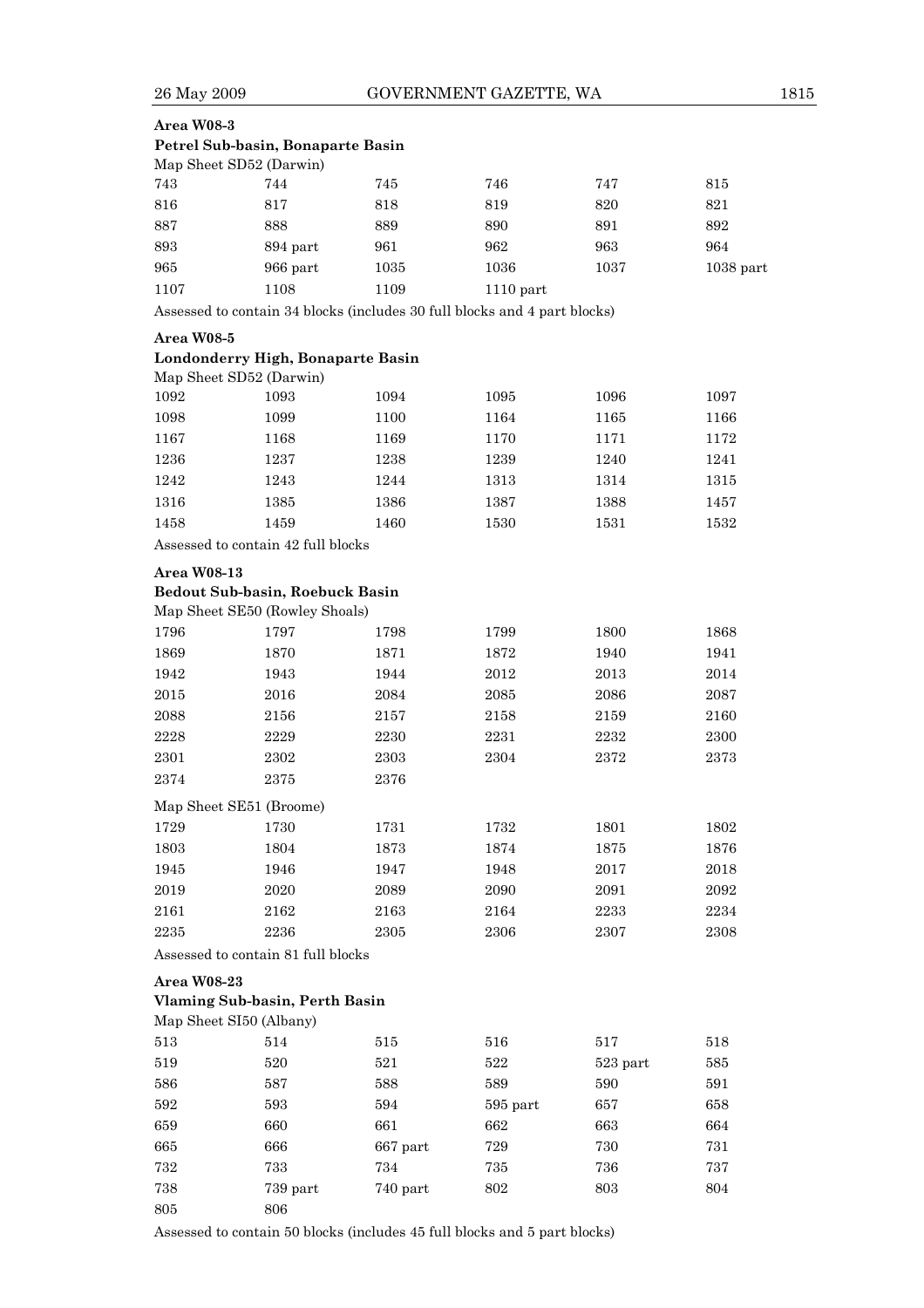# **Area W08-24 Vlaming Sub-basin, Perth Basin**

| Map Sheet SI50 (Albany) |             |             |             |             |             |
|-------------------------|-------------|-------------|-------------|-------------|-------------|
| 807                     | 808         | 809         | 810         | 811         | 812 part    |
| 874                     | 875         | 876         | 877         | 878         | 879         |
| 880                     | 881         | 882         | 883         | 884 part    | 948         |
| 949                     | 950         | 951         | 952         | 953         | 954         |
| 955                     | 956 part    | 1021        | 1022        | 1023        | 1024        |
| 1025                    | 1026        | 1027        | $1028$ part | 1094        | 1095        |
| 1096                    | 1097        | 1098        | $1099$ part | $1100$ part | 1166        |
| 1167                    | 1168        | 1169        | 1170        | $1171$ part | 1238        |
| 1239                    | 1240        | 1241        | $1242$ part | $1243$ part | $1310$ part |
| 1311                    | $1312$ part | $1313$ part | $1314$ part | $1382$ part | $1383$ part |
| $1384$ part             | $1385$ part |             |             |             |             |

Assessed to contain 62 blocks (includes 45 full blocks and 17 part blocks)

An information package on the release area detailing the work program bidding system outlined above and including the criteria for assessment of applications and the conditions to apply following the award of a permit, is available on the Department of Resources, Energy and Tourism Website at www.industry.gov.au/petexp.

### **Obtaining and observing the release package is essential to making an informed application for any of the areas.**

The Government will also publish on-line data about Australia's petroleum exploration opportunities. This spatial data gives key hydrocarbon well information (about hydrocarbon shows, biostratigraphic age, porosity and depositional environment) and will be released on the Geoscience Australia internet site at www.ga.gov.au free of charge.

### **Lodgement of Applications**

Applications, together with supporting data should be submitted in the following manner and accompanied by a fee of \$4040.00 (non-refundable) payable to the Commonwealth of Australia through an Australian Bank or by Australian bank cheque, and should be enclosed in the envelope or package and addressed to—

Executive Director, Petroleum and Environment Division Department of Mines and Petroleum Mineral House 100 Plain Street EAST PERTH WA 6004

*Attention: Petroleum Applications Receiving Officer* 

The following special instructions should be observed-

- Two copies of the application should be sealed and clearly marked **"Application for Exploration Permit—Commercial-in-Confidence".**
- Unless delivered by hand to the Petroleum Applications Receiving Officer the sealed application (as described above) should be enclosed in a plain covering envelope or package and forwarded to the above address.

Confirmation of receipt of applications (received and delivered by hand) will be issued by the Petroleum Applications Receiving Officer.

**This application needs to observe the closing time and date as published in the release package. Applications received after the closing time and date will not be considered.** 

# **PARLIAMENT**

### **PA401\***

GENETICALLY MODIFIED CROPS FREE EXEMPTION ORDER (NO. 3) 2008 Disallowance of Regulations

It is hereby notified for public information that the Legislative Council has disallowed the following Exemption Order made under the *Genetically Modified Crops Free Areas Act 2003—* 

*Genetically Modified Crops Free Areas Exemption Order (No. 3) 2008* published in the *Gazette* on 28 November 2008 and tabled in the Legislative Council on 9 December 2008 under the *Genetically Modified Crops Free Areas Act 2003*.

Disallowance is effective on and from Wednesday, 20 May 2009. Dated: 20 May 2009.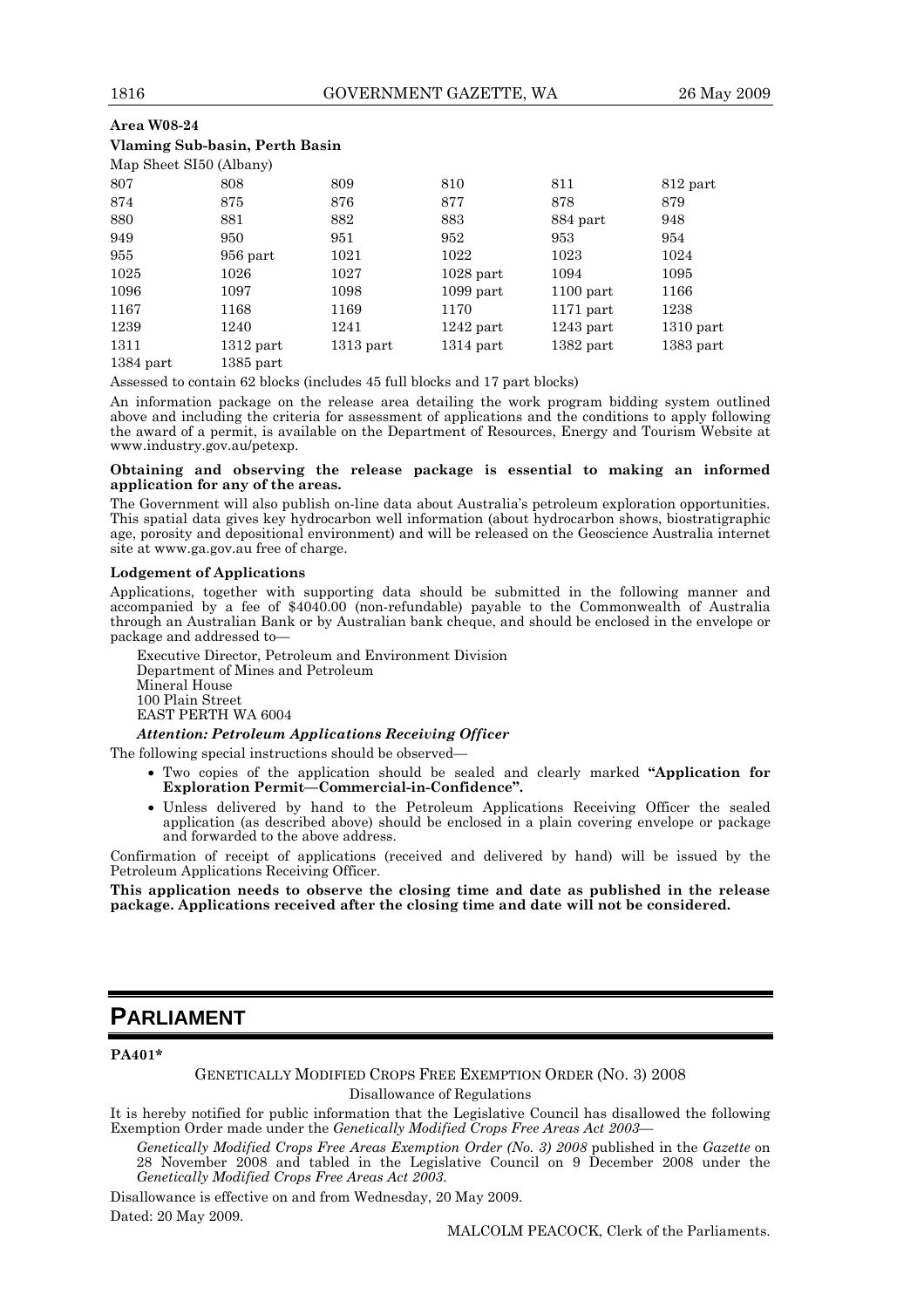# **PLANNING AND INFRASTRUCTURE**

# **PI401\***

# **PLANNING AND DEVELOPMENT ACT 2005**

APPROVED LOCAL PLANNING SCHEME AMENDMENT

*Shire of Dardanup* 

Town Planning Scheme No. 3—Amendment No. 125

Ref: 853/6/9/6 Pt125

It is hereby notified for public information, in accordance with Section 87 of the *Planning and Development Act, 2005* that the Minister for Planning approved the Shire of Dardanup local planning scheme amendment on 12 May 2009 for the purpose of—

- 1. Rezoning Lot 101 Wellington Mill Road, Wellington Mill from 'General Farming' to 'Small Holding'.
- 2. Introducing the following specific provisions to Appendix Vlll of the Scheme—

| Area                                                                                                                           | Additional Requirements and Modifications to the<br>Provisions of the Scheme Text.                                                                                                                                                                                                                                                                                                                                                                                                                                                   |
|--------------------------------------------------------------------------------------------------------------------------------|--------------------------------------------------------------------------------------------------------------------------------------------------------------------------------------------------------------------------------------------------------------------------------------------------------------------------------------------------------------------------------------------------------------------------------------------------------------------------------------------------------------------------------------|
| Lot 101 of Wellington Location<br>1324, and Part Locations 4356 $\&$<br>4980<br>Wellington<br>Mill<br>Road,<br>Wellington Mill | 1. Subdivision and Development Criteria-<br>(a) Subdivision and development of the land<br>shall be in accordance with the Subdivision<br>and Development Guide Plan endorsed by<br>Council and the WAPC. Minor variations<br>may be supported by Council and approved<br>by the western Australian Planning<br>Commission provided that no additional lots<br>are created above the number identified in<br>the Guide Plan, and that such variations are<br>considered consistent with the intent of the<br>Subdivision Guide Plan. |
|                                                                                                                                | (b) Notwithstanding Clause $3.14.1$ (b) of the<br>Scheme, residential development is limited<br>Single Dwelling and<br>to<br>associated<br>a<br>outbuildings.                                                                                                                                                                                                                                                                                                                                                                        |
|                                                                                                                                | (c) Notwithstanding Clause $3.14.1(s)$ building<br>envelopes may be varied subject to Council<br>having regard to issues such as visual<br>amenity and fire protection.                                                                                                                                                                                                                                                                                                                                                              |
|                                                                                                                                | (d) Notwithstanding Clause $3.14.1(j)$ of the<br>development<br>Scheme.<br>including<br>no<br>earthworks shall occur outside the approved<br>building<br>envelope<br>illustrated<br>the<br>on<br>endorsed Subdivision Guide Plan, or such<br>alternative location that has been approved<br>by Council.                                                                                                                                                                                                                              |
|                                                                                                                                | (e) Fencing materials shall be limited to the use<br>of timber or steel posts and ring lock or<br>single wire fencing. Unpainted post and rail<br>fencing is permitted. Painted post and wire<br>fencing and painted fence posts are not<br>permitted in the interests of landscape<br>amenity.                                                                                                                                                                                                                                      |
|                                                                                                                                | (f) Development is to be connected to an<br>approved effluent disposal system to the<br>satisfaction of Council and the Health<br>Department of WA.                                                                                                                                                                                                                                                                                                                                                                                  |
|                                                                                                                                | Clause<br>(g) Notwithstanding<br>3.14.1(r)<br>no<br>vegetation shall be cleared within<br>any<br>allotment except for the purposes of—                                                                                                                                                                                                                                                                                                                                                                                               |
|                                                                                                                                | Compliance with the requirements of<br>the Bush Fire Act 1954 (as amended);<br>$\ast$<br>Compliance with the approved Fire                                                                                                                                                                                                                                                                                                                                                                                                           |
|                                                                                                                                | Management Plan;<br>$\star$<br>Construction<br>of<br>vehicular<br>access<br>$way(s)$ , the location of which is to be<br>approved by Council;                                                                                                                                                                                                                                                                                                                                                                                        |
|                                                                                                                                | $\ast$<br>Clearing within an approved building<br>envelope; and                                                                                                                                                                                                                                                                                                                                                                                                                                                                      |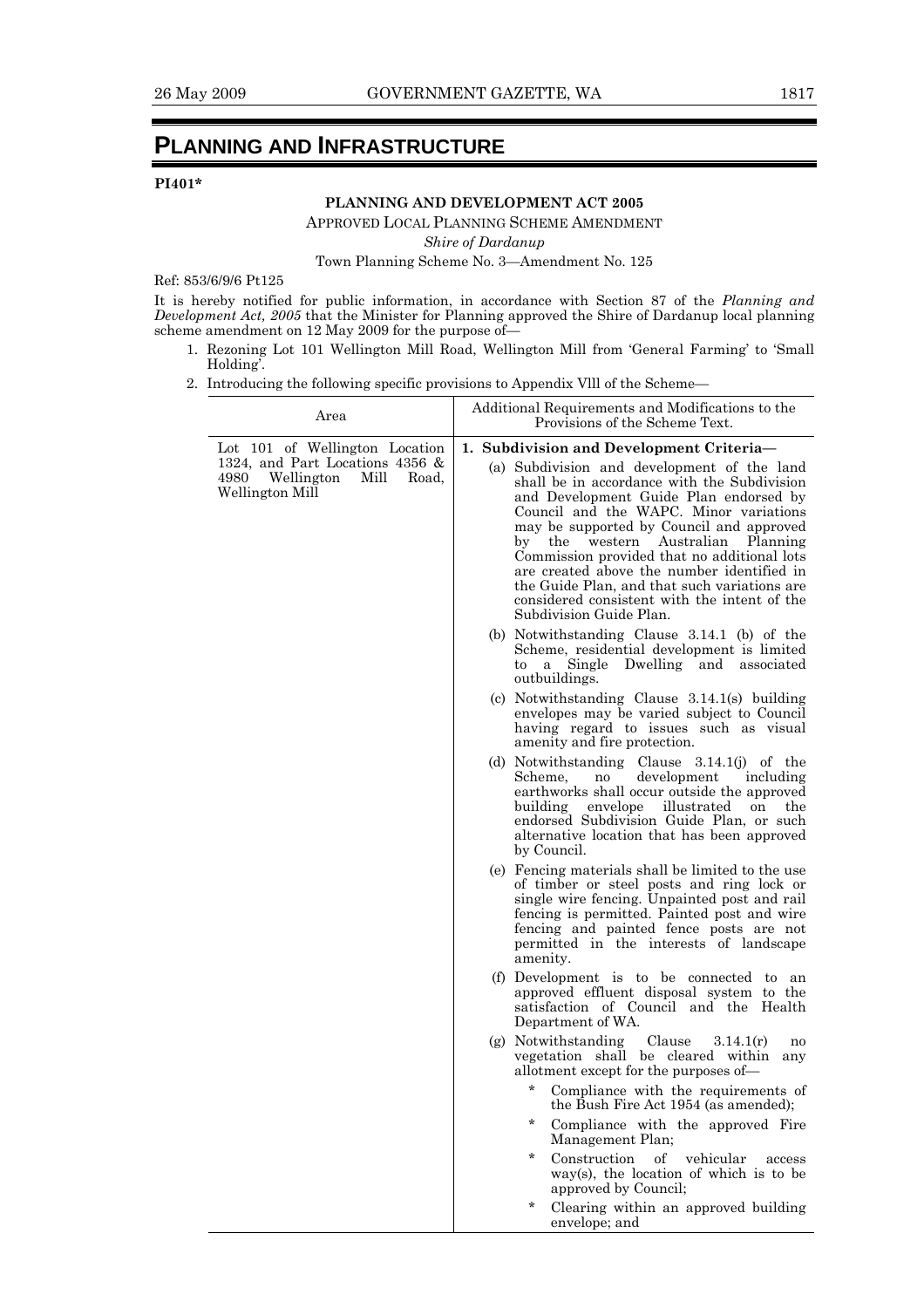| Area | Additional Requirements and Modifications to the<br>Provisions of the Scheme Text.                                                                                                                                                                                                                                                 |  |  |
|------|------------------------------------------------------------------------------------------------------------------------------------------------------------------------------------------------------------------------------------------------------------------------------------------------------------------------------------|--|--|
|      | $^\star$<br>Removal of dead,<br>diseased<br>or<br>dangerous trees.                                                                                                                                                                                                                                                                 |  |  |
|      | (h) The use of highly reflective building<br>materials is not permitted and construction<br>of colours<br>should be<br>materials<br>that<br>compliment and blend (as opposed to<br>contrast) with the natural environment.                                                                                                         |  |  |
|      | 2. Land Use Controls-                                                                                                                                                                                                                                                                                                              |  |  |
|      | (a) Permitted land uses are as per the zoning<br>table and sub-clause 3.14.1 except that dog<br>kennels will not be permitted and stables<br>will only be permitted where the horses are<br>for private hobby purposes; commercial stud<br>or racing stables will not be permitted.                                                |  |  |
|      | (b) A notice in the form of a Section 70A<br>notification, pursuant to the Transfer of<br>Land Act 1893 (as amended) shall be placed<br>on the Certificate of Title of the proposed<br>lots, advising purchasers that the subject<br>land is located adjacent rural land and<br>activity may have a nuisance effect on<br>amenity. |  |  |
|      | the time of subdivision,<br>At<br>Fire<br>(c)<br>a<br>Management Plan is to be endorsed and<br>implemented to the satisfaction of the Shire<br>and Fire and Emergency Services Authority<br>of Western Australia.                                                                                                                  |  |  |

B. G. DAY, President. M. L. CHESTER, Chief Executive Officer.

# **DECEASED ESTATES**

**ZX401** 

# **TRUSTEES ACT 1962**

DECEASED ESTATES

# Notice to Creditors and Claimants

Mary Robinson, late of 2/11 Crocker Way, Innaloo, Retired, deceased.

Creditors and other persons having claims (to which Section 63 of the *Trustees Act 1962,* relates) in respect to the estate of the deceased who died on the 18 October 2008 are required by the Executor Stephen C Paridis of PO Box 378 Scarborough WA 6922 to send particulars of their claims to him by no later than 26 June 2009 after which date the Executor may distribute the assets having regard only to the claims on hand.

**ZX402** 

# **TRUSTEES ACT 1962**

———————————

DECEASED ESTATES

### Notice to Creditors and Claimants

Creditors and other persons having claims (to which Section 63 of the *Trustees Act 1962,* relates) in respect of the Estates of the undermentioned deceased persons, are required by Perpetual Trustees WA Ltd, Level 12, 123 Pitt Street, Sydney NSW, to send particulars of such claims to the Company by the undermentioned date, after which date the said company may convey or distribute the assets, having regard only to the claims of which the Company then has notice.

Claims for the following estates expire one month after the date of publication hereof—

Estate Late Judith Mildred Court Late of 1 Gibney Street Cottesloe WA, Retired Director of Nursing Died: 31/03/2009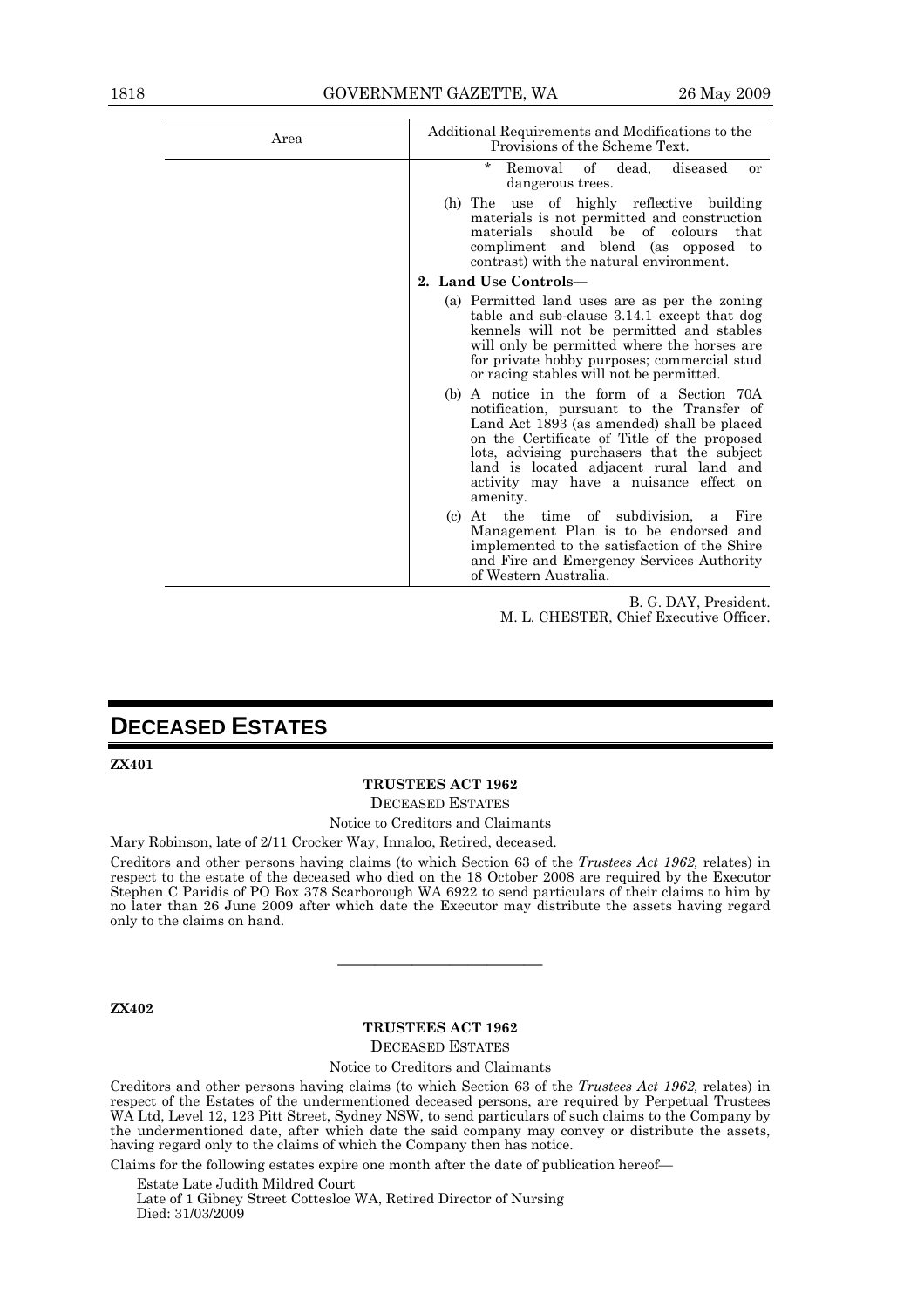Estate Late Keith Alexander Killen Late of 52/2 Theakston Green Leeming WA, Retired Farmer Died: 15/04/2009 Estate Late Ann Lambert Late of Ackland Street, Wongan Hills WA, Home Duties Died: 6/10/2008 Estate Late Harry Ross Edwin Leyshon Late of 82-88 Oakmonst Avenue, Meadow Springs WA, Retired Shire Works Overseer Died: 8/03/2009 Estate Late Alice Betty Lovett Late of 10 Brady Road, Lesmurdie WA, Home Duties Died: 25/03/2009 Estate Late Raymonde Marthe Luxon Late of Hayman Road, Bentley WA, Widow Died: 21/02/2009 Estate Late Florence Helen Webster Late of 7 Leslie Street, Mandurah WA, Widow Died: 18/04/2009

### **ZX403**

### **TRUSTEES ACT 1962**

———————————

DECEASED ESTATES

Notice to Creditors and Claimants

Diane Yvonne Berry, late of 67 Modillion Avenue, Shelley, Western Australia, deceased.

Creditors and other persons having claims (to which Section 63 of the *Trustees Act 1962,* relates) in respect of the estate of the deceased who died on 8 March 2009 at Kewdale aforesaid are required by the Executor and Trustee of care of Messrs Dwyer Durack Lawyers of 8th Floor, 40 St Georges Terrace, Perth to send particulars of their claims to her by 27 June 2009 after which date the Trustee may convey or distribute the assets having regard only to the claims of which she then has notice.

### **ZX404**

# **TRUSTEES ACT 1962**

———————————

DECEASED ESTATES

Notice to Creditors and Claimants

Peter Raymond Murphy, late of 63 Riverton Drive, Rossmoyne, Western Australia, Retired Business Manager, deceased.

Creditors and other persons having claims (to which Section 63 of the *Trustees Act 1962,* relates) in respect of the deceased who died on 16 February 2009 are required by the Executor, Alison Gaye Munro to send particulars of their claim to them, care of Butcher Paull & Calder, 8th Floor, 231 Adelaide Terrace, Perth WA 6000 (Ref: TWH/20090144) within one (1) month of the date of publication hereof after which date the Executors may convey or distribute the assets having regard to the claims of which they then have notice.

Dated: 20 May 2009.

BUTCHER PAULL & CALDER.

### **ZX405**

# **TRUSTEES ACT 1962**

———————————

DECEASED ESTATES

Notice to Creditors and Claimants

Vicki Lorraine Greive, late of 74A Jackson Avenue, Karrinyup, Western Australia ("the Deceased"). Creditors and other persons having claims (to which section 63 of the *Trustees Act 1962,* relates) in respect of the estate of the Deceased, who died on 28 February 2009, are required by the trustees pursuant to a grant of Letter of Administration on 4 May 2009, Jason Laurence Greive and Miranda Louise Bessen ("the Trustees") to send particulars of their claims to: "Unit 4, 21 Brighton Road, Scarborough WA 6019" by 25 June 2009, after which date the Trustees may convey or distribute the assets of the Deceased, having regard only to the claims of which they then have notice.